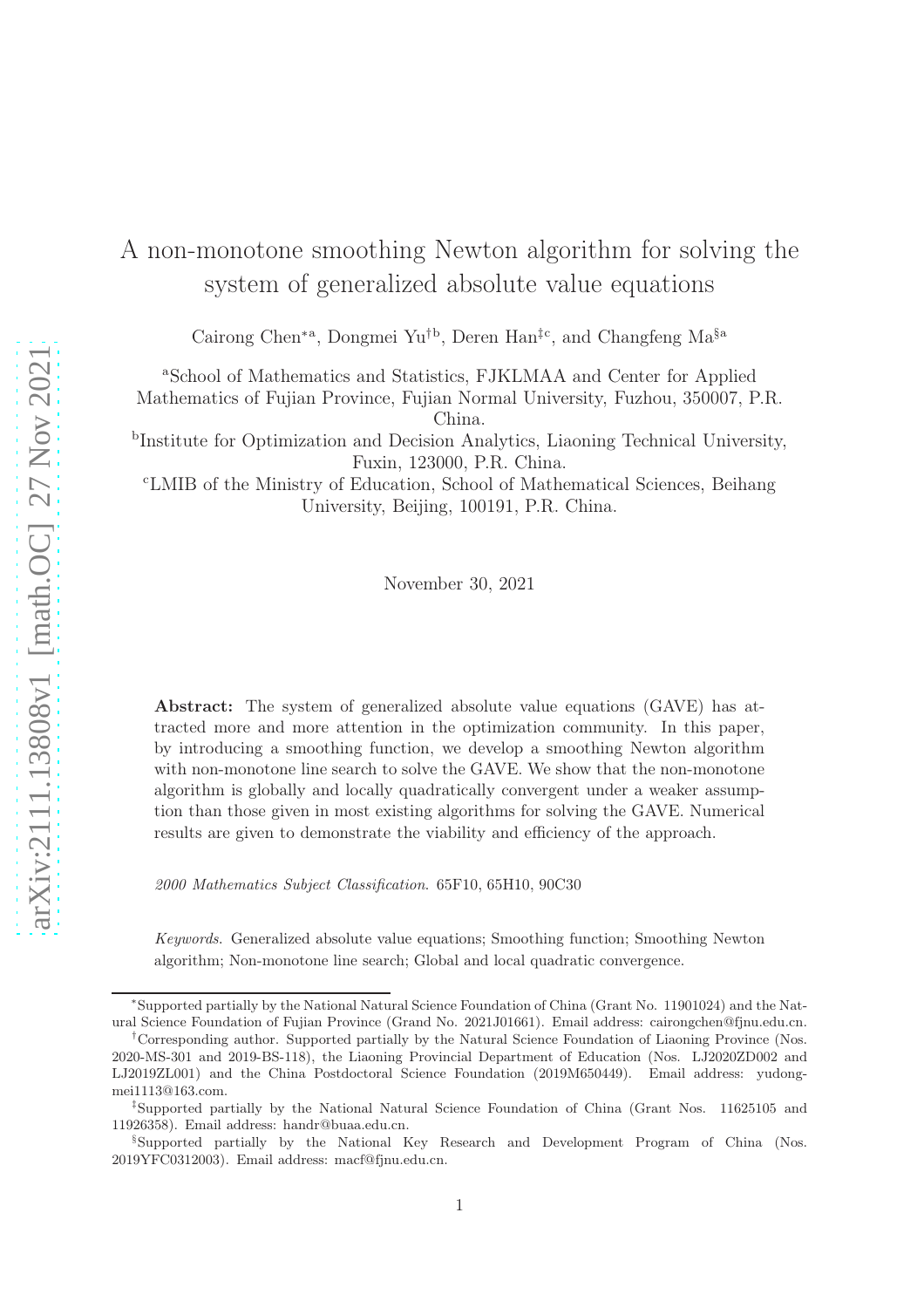# 1 Introduction

The system of generalized absolute value equations (GAVE) is to find a vector  $x \in \mathbb{R}^n$  such that

<span id="page-1-0"></span>
$$
Ax + B|x| - b = 01,
$$
\n(1.1)

where  $A \in \mathbb{R}^{n \times n}$  and  $0 \neq B \in \mathbb{R}^{n \times n}$  are two known matrices,  $b \in \mathbb{R}^n$  is a known vector, and |x| denotes the componentwise absolute value of  $x \in \mathbb{R}^n$ . To the best of our knowledge, GAVE  $(1.1)$  was first introduced by Rohn in [\[34\]](#page-18-0) and further investigated in [\[12,](#page-17-0)[15,](#page-17-1)[20,](#page-17-2)[26,](#page-17-3)[28,](#page-17-4)[30\]](#page-18-1) and references therein. Obviously, when  $B = -I$  with I being the identity matrix, GAVE [\(1.1\)](#page-1-0) becomes the system of absolute value equations (AVE)

<span id="page-1-1"></span>
$$
Ax - |x| - b = 0,\t\t(1.2)
$$

which is the subject of numerous research works; see, e.g.,  $[3, 11, 21, 24, 48, 49]$  $[3, 11, 21, 24, 48, 49]$  $[3, 11, 21, 24, 48, 49]$  $[3, 11, 21, 24, 48, 49]$  $[3, 11, 21, 24, 48, 49]$  $[3, 11, 21, 24, 48, 49]$  $[3, 11, 21, 24, 48, 49]$  $[3, 11, 21, 24, 48, 49]$  $[3, 11, 21, 24, 48, 49]$  $[3, 11, 21, 24, 48, 49]$  and references therein.

GAVE  $(1.1)$  and AVE  $(1.2)$  have attracted considerable attention in the field of optimization for almost twenty years, and the primary reason is that they are closely related to the linear complementarity problem (LCP) [\[24,](#page-17-7)[30\]](#page-18-1) and the horizontal LCP (HLCP) [\[26\]](#page-17-3), which encompass many mathematical programming problems and have many practical applications  $[6, 27]$  $[6, 27]$ . In addition, GAVE  $(1.1)$  and AVE  $(1.2)$  are also bound up with the system of linear interval equations [\[33\]](#page-18-3).

Due to the combinatorial character introduced by the absolute value operator, solving GAVE  $(1.1)$  is generally NP-hard  $|20$ , Proposition 2. Moreover, if GAVE  $(1.1)$  is solvable, checking whether it has a unique solution or multiple solutions is NP-complete [\[30,](#page-18-1) Proposition 2.1. Recently, GAVE  $(1.1)$  and AVE  $(1.2)$  have been extensively investigated in the literature, and the main research effort can be summarized to the following two aspects.

On the theoretical side, one of the main branches is to investigate conditions for existence, non-existence and uniqueness of solutions of GAVE  $(1.1)$  or AVE  $(1.2)$ ; see, e.g.,  $[12, 13, 24, 26,$  $[12, 13, 24, 26,$  $[12, 13, 24, 26,$  $[12, 13, 24, 26,$  $[12, 13, 24, 26,$  $[12, 13, 24, 26,$ [30,](#page-18-1)[34,](#page-18-0)[43](#page-18-4)[–45\]](#page-18-5) and references therein. Specially, the following necessary and sufficient conditions that ensure the existence and uniqueness of solution of GAVE  $(1.1)$  can be found in [\[26,](#page-17-3)[45\]](#page-18-5) (see section [2](#page-3-0) for the definition of the column  $W$ -property).

<span id="page-1-2"></span>**Theorem 1.1.** ( [\[26,](#page-17-3) Theorem 1]) The following statements are equivalent:

- (i) GAVE [\(1.1\)](#page-1-0) has a unique solution for any  $b \in \mathbb{R}^n$ ;
- (ii)  $\{A + B, A B\}$  has the column W-property;
- (iii) for arbitrary nonnegative diagonal matrices  $D_1, D_2 \in \mathbb{R}^{n \times n}$  with  $D_1 + D_2 > 0$ ,

$$
\det [(A + B)D_1 + (A - B)D_2] \neq 0;
$$

(iv)  $A + B$  is nonsingular and  $\{I, (A + B)^{-1}(A - B)\}\$  has the column W-property.

<span id="page-1-3"></span>**Theorem 1.2.** ( [\[45,](#page-18-5) Theorem 3.2]) GAVE [\(1.1\)](#page-1-0) has a unique solution for any  $b \in \mathbb{R}^n$  if and only if matrix  $A + BD$  is nonsingular for any diagonal matrix  $D = \text{diag}(d_i)$  with  $d_i \in [-1, 1]$ .

<sup>&</sup>lt;sup>1</sup> In the literature, GAVE also occurs in the form of  $Ax - B|x| = b$ . In this paper, we do not make a distinction between it and  $(1.1)$  and put it down to GAVE  $(1.1)$ .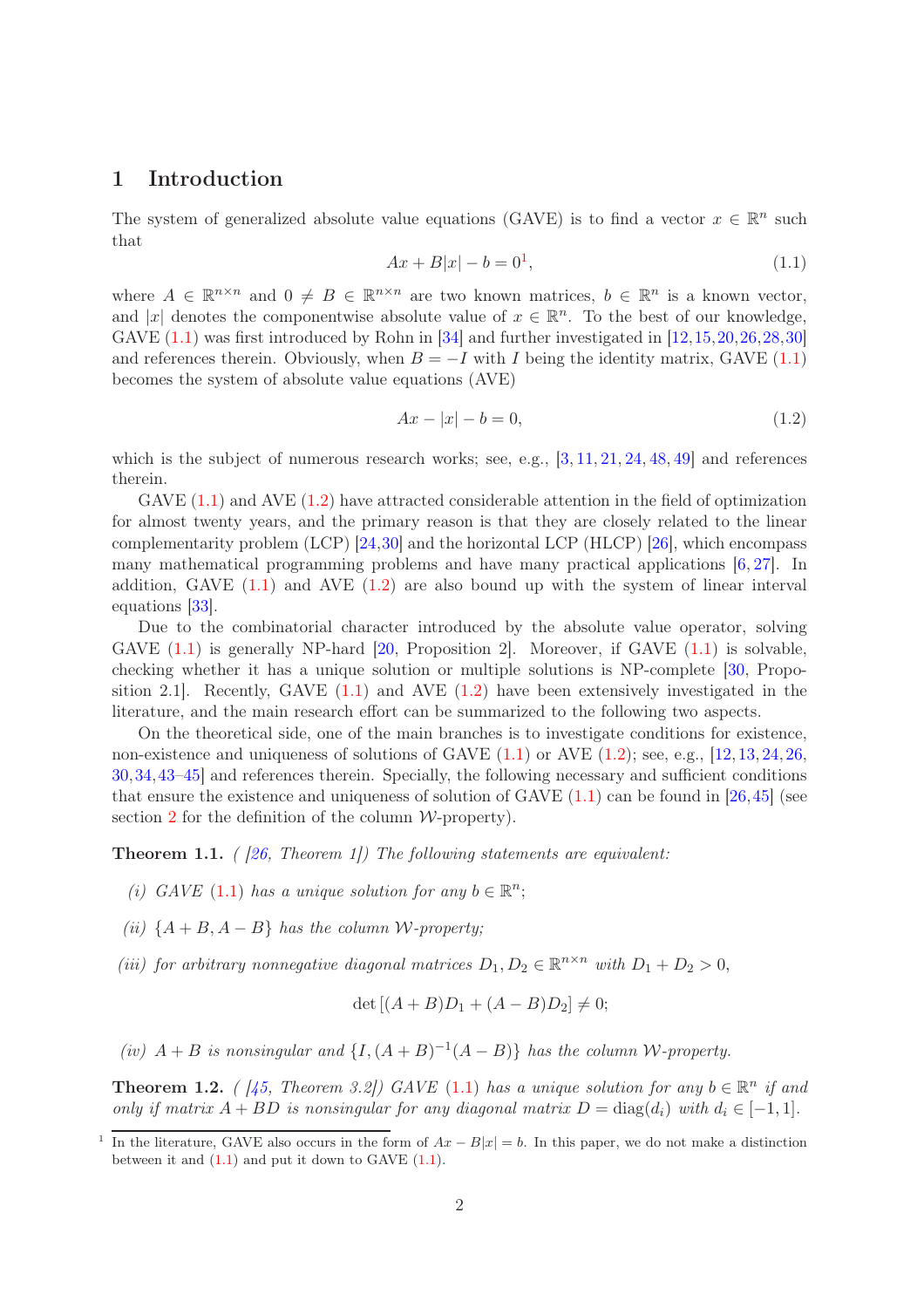It is easy to conclude that Theorem [1.1](#page-1-2) and Theorem [1.2](#page-1-3) imply that  $\{A + B, A - B\}$  has the column W-property if and only if matrix  $A + BD$  is nonsingular for any diagonal matrix  $D = \text{diag}(d_i)$  with  $d_i \in [-1, 1]$  (see Lemma [2.3](#page-4-0) for more details).

On the numerical side, there are various algorithms for solving AVE  $(1.2)$  or GAVE  $(1.1)$ . For example, Mangasarian proposed concave minimization method [\[21\]](#page-17-6), generalized Newton method [\[22\]](#page-17-10), and successive linear programming method [\[23\]](#page-17-11), for solving AVE [\(1.2\)](#page-1-1). Zamani and Hladík proposed a new concave minimization algorithm for AVE  $(1.2)$  [\[48\]](#page-18-2), which solves a deficiency of the method proposed in [\[21\]](#page-17-6). Zainali and Lotfi modified the generalized Newton method and developed a stable and quadratic convergent method for AVE [\(1.2\)](#page-1-1) [\[47\]](#page-18-6). Cruz et al. proposed an inexact semi-smooth Newton method for AVE [\(1.2\)](#page-1-1) [\[7\]](#page-16-1). Shahsavari and Ketabchi proposed two types of proximal algorithms to solve AVE [\(1.2\)](#page-1-1) [\[36\]](#page-18-7). Haghani introduced generalized Traub's method for AVE [\(1.2\)](#page-1-1) [\[11\]](#page-17-5). Ke and Ma proposed an SOR-like iteration method for AVE [\(1.2\)](#page-1-1) [\[18\]](#page-17-12). Caccetta et al. proposed a smoothing Newton method for AVE [\(1.2\)](#page-1-1) [\[3\]](#page-15-0). Saheya et al. summarized several systematic ways of constructing smoothing functions and proposed a unified neural network model for solving AVE [\(1.2\)](#page-1-1) [\[35\]](#page-18-8). Zhang and Wei proposed a generalized Newton method which combines the semismooth and the smoothing Newton steps for AVE [\(1.2\)](#page-1-1) [\[49\]](#page-19-0). In [\[19\]](#page-17-13), Lian et al. further considered the generalized Newton method for GAVE [\(1.1\)](#page-1-0) and presented some weaker convergent conditions compared to the results in [\[15,](#page-17-1)[22\]](#page-17-10). Wang et al. proposed modified Newton-type iteration methods for GAVE [\(1.1\)](#page-1-0) [\[42\]](#page-18-9). Zhou et al. established Newton-based matrix splitting methods for GAVE [\(1.1\)](#page-1-0) [\[51\]](#page-19-1). Jiang and Zhang proposed a smoothing-type algorithm for GAVE [\(1.1\)](#page-1-0) [\[29\]](#page-17-14). Tang and Zhou proposed a quadratically convergent descent method for GAVE [\(1.1\)](#page-1-0) [\[40\]](#page-18-10). Hu et al. proposed a generalized Newton method for absolute value equations associated with second order cones (SOCAVE), which is an extension of GAVE  $(1.1)$  [\[15\]](#page-17-1). For more numerical algorithms, one can refer to [\[1,](#page-14-0) [4,](#page-15-1) [8,](#page-16-2) [10,](#page-17-15) [17,](#page-17-16) [25,](#page-17-17) [46\]](#page-18-11) and references therein.

By looking into the mathematical format of GAVE [\(1.1\)](#page-1-0), non-differentiability is caused by the absolute value operator. Smoothing algorithms have been successfully applied to solve GAVE  $(1.1)$  [\[29,](#page-17-14) [40\]](#page-18-10). However, monotone line search techniques were used in the methods proposed in [\[29,](#page-17-14)[40\]](#page-18-10). Recently, great attention has been paid to smoothing algorithms with nonmonotone line search; see, e.g., [\[16,](#page-17-18)[38,](#page-18-12)[39,](#page-18-13)[52\]](#page-19-2) and references therein. Non-monotone line search schemes can improve the likelihood of finding a global optimum and improve convergence speed in cases where a monotone line search scheme is forced to creep along the bottom of a narrow curved valley [\[50\]](#page-19-3). It is therefore interesting to develop non-monotone smoothing algorithms for solving GAVE [\(1.1\)](#page-1-0). This motivates us to develop a non-monotone smoothing Newton algorithm for solving GAVE [\(1.1\)](#page-1-0). Our work here is inspired by recent studies on weighted complementarity problem [\[39,](#page-18-13) [41\]](#page-18-14).

The rest of this paper is organized as follows. In section [2,](#page-3-0) we provide some concepts and results used throughout the paper. In section [3,](#page-5-0) we develop a non-monotone smoothing Newton algorithm for solving GAVE  $(1.1)$ , while section [4](#page-10-0) is devoted to discussing the convergence. Numerical experiments are given in section [5.](#page-13-0) Finally, section [6](#page-14-1) concludes this paper.

**Notation.**  $\mathbb{R}^{m \times m}$  is the set of all  $m \times m$  real matrices,  $\mathbb{R}^n = \mathbb{R}^{n \times 1}$ , and  $\mathbb{R} = \mathbb{R}^1$ .  $\mathbb{R}_+$ and  $\mathbb{R}_{++}$  denote the nonnegative and positive real number, respectively.  $I_n$  (or simply I if its dimension is clear from the context) is the  $n \times n$  identity matrix. The superscript " $\cdot^{\top}$ " takes transpose. For  $X \in \mathbb{R}^{m \times n}$ ,  $X_{i,j}$  refers to its  $(i, j)$ th entry,  $|X|$  is in  $\mathbb{R}^{m \times n}$  with its  $(i, j)$ th entry  $|X_{i,j}|$ . Inequality  $X \leq Y$  means  $X_{i,j} \leq Y_{i,j}$  for all  $(i,j)$ , and similarly for  $X \leq Y$ . We use  $t \downarrow 0$  to denote the case that a positive scalar t tends to 0. We use  $\alpha = O(\beta)$  to mean  $\frac{\alpha}{\beta}$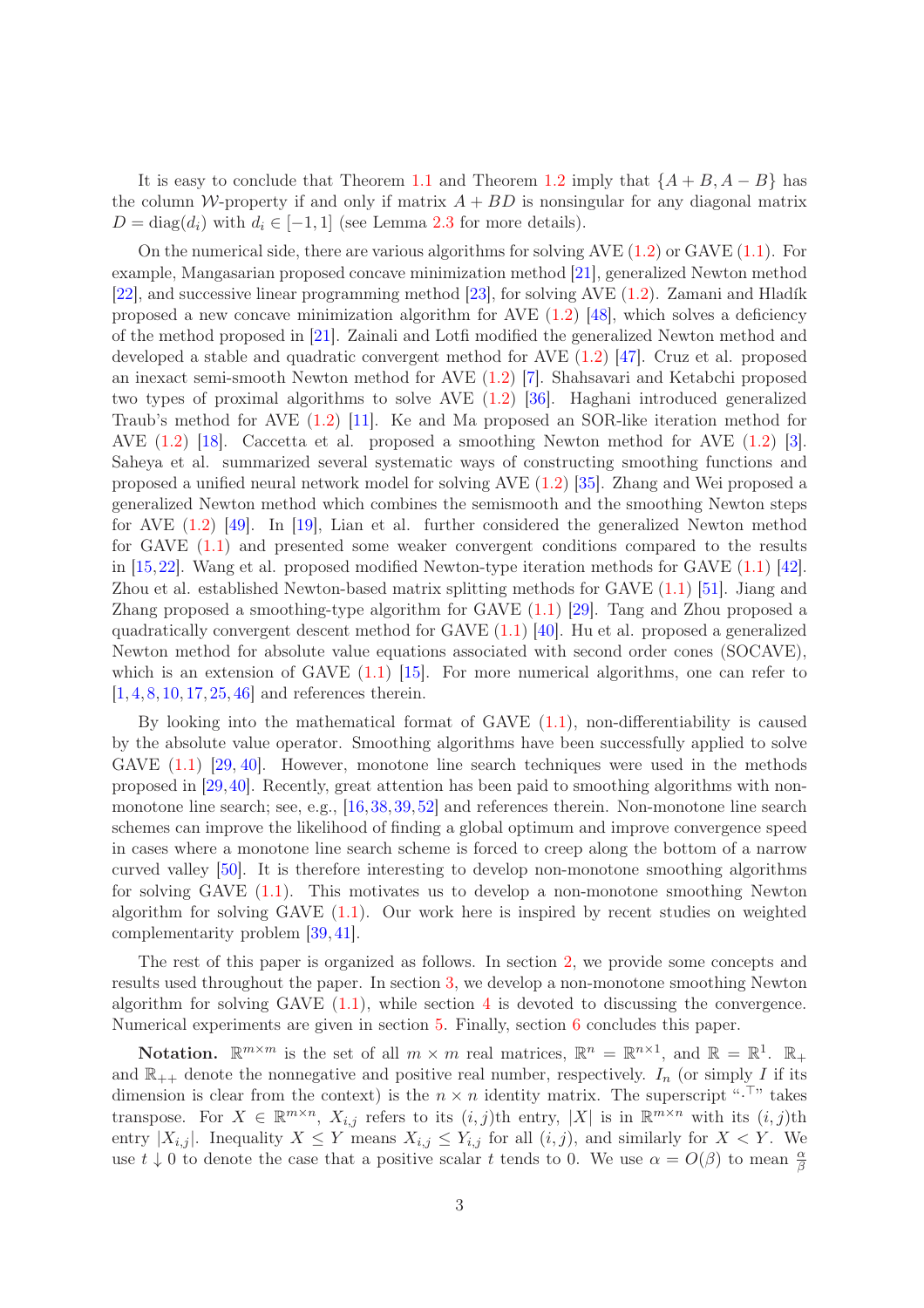is bounded uniformly as  $\beta \to 0$ . For any  $a \in \mathbb{R}$ , we define sgn(a) :=  $\sqrt{ }$  $\left\vert \right\vert$  $\mathcal{L}$ 1, if  $a > 0$ , 0, if  $a = 0$ ,  $-1$ , if  $a < 0$ . We

denote the diagonal matrix whose ith diagonal element is  $x_i$  by  $diag(x_i)$  and define  $D(x) :=$ diag(sgn(x<sub>i</sub>)). The symbol  $\|\cdot\|$  stands for the 2-norm. For a matrix  $P \in \mathbb{R}^{m \times n}$ , we use  $\sigma_{\min}(P)$ and  $\sigma_{\text{max}}(P)$  to denote the smallest singular value and the largest singular value, respectively. For a differentiable mapping  $G: \mathbb{V} \subset \mathbb{R}^n \to \mathbb{R}^n$ , we denote  $G'(x)$  by the Jacobian of G at  $x \in \mathbb{V}$ and  $\nabla G(x) = G'(x)^\top$  denotes the gradient of G at x. For  $x \in \mathbb{R}^n$ , we also denote x by  $\text{vec}(x_i)$ .

## <span id="page-3-0"></span>2 Preliminaries

In this section, we collect some basic notions as well as corresponding assertions, which are useful in this paper.

**Definition 2.1.** ( [\[37\]](#page-18-15)) Let  $M := \{M, N\}$  be a set of matrices  $M, N \in \mathbb{R}^{n \times n}$ , a matrix  $R \in \mathbb{R}^{n \times n}$  is called a column representative of M if

$$
R_{\cdot j} \in \{M_{\cdot j}, N_{\cdot j}\}, \quad j = 1, 2, \cdots, n,
$$

where  $R_{ij}$ ,  $M_{ij}$  and  $N_{ij}$  denote the jth column of R, M and N, respectively. M is said to have the column W-property if the determinants of all column representative matrices of M are all positive or all negative.

**Definition 2.2.** ( [\[33\]](#page-18-3)) An interval matrix  $A^I$  is defined by  $A^I := [\underline{A}, \overline{A}] = \{X : \underline{A} \le X \le \overline{A}\}.$ A square interval matrix  $A<sup>I</sup>$  is called regular if each  $X \in A<sup>I</sup>$  is nonsingular.

Definition 2.3. (See, e.g., [\[9\]](#page-16-3)) The classic (one-sided) directional derivative of a function  $f: \mathbb{R}^n \to \mathbb{R}$  at x in the direction y is defined by

$$
f'(x; y) = \lim_{t \downarrow 0} \frac{f(x + ty) - f(x)}{t},
$$

provided that the limit exists. Accordingly,  $F'(x; y) = [F'_1(x; y), \cdots, F'_m(x; y)]^\top$  denotes the directional derivative for the vector-valued function  $F: \mathbb{R}^n \to \mathbb{R}^m$ .

**Definition 2.4.** (*[9])* A vector-valued function  $F : \mathbb{R}^n \to \mathbb{R}^m$  is said to be Lipschitz continuous on a set  $S \subset \mathbb{R}^n$  if there is a constant  $L > 0$  such that

$$
||F(x) - F(y)|| \le L||x - y||, \quad x, y \in S.
$$

Moreover, F is called locally Lipschitz continuous on  $\mathbb{R}^n$  if it is Lipschitz continuous on all compact subsets  $S \subset \mathbb{R}^n$ .

If  $F: \mathbb{R}^n \to \mathbb{R}^m$  is locally Lipschitz continuous, by Rademacher's Theorem, F is differen-tiable almost everywhere [\[31\]](#page-18-16). Let  $D_F$  be the set where F is differentiable, then the generalized Jacobian of  $F$  at  $x$  in the sense of Clarke  $[5]$  is

$$
\partial F(x) = \text{co}\left\{\lim_{\substack{x^{(k)} \in D_F\\x^{(k)} \to x}} \nabla F(x^{(k)})\right\},\,
$$

where "co" denotes the convex hull.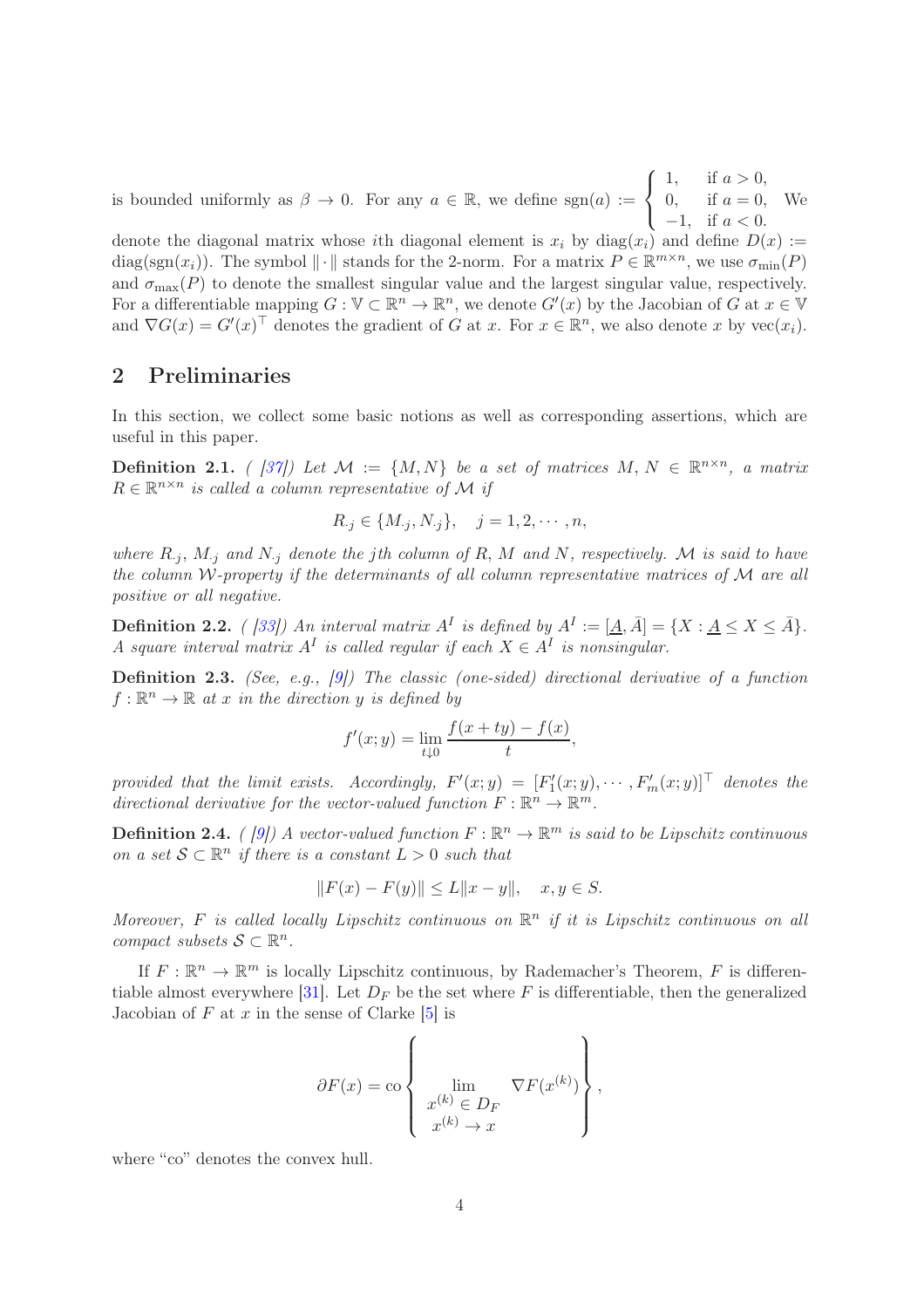**Definition 2.5.** ( [\[32\]](#page-18-17)) A locally Lipschitz continuous vector-valued function  $F : \mathbb{R}^n \to \mathbb{R}^m$  is called semismooth at x if

$$
V \in \partial F(x + td') \{ Vd' \}
$$
  

$$
d' \to d, t \downarrow 0
$$

exists for any  $d \in \mathbb{R}^n$ .

<span id="page-4-3"></span>**Lemma 2.1.** ([32]) Let  $F : \mathbb{R}^n \to \mathbb{R}^m$ , then the directional derivative  $F'(x; d)$  exists for any  $d \in \mathbb{R}^n$  if F is semismooth at x.

<span id="page-4-4"></span>**Lemma 2.2.** ( [\[32\]](#page-18-17)) Suppose that  $F : \mathbb{R}^n \to \mathbb{R}^m$  is semismooth at x. Then it is called strongly semismooth at x if

$$
Vd - F'(x; d) = O(||d||^2)
$$

for any  $V \in \partial F(x+d)$  and  $d \to 0$ .

Throughout the rest of this paper, we always assume that the following assumption holds.

<span id="page-4-1"></span>Assumption 2.1. Let matrices A and B satisfy  $\{A + B, A - B\}$  has the column W-property.

It is known that, if Assumption [2.1](#page-4-1) holds, GAVE [\(1.1\)](#page-1-0) has a unique solution for any  $b \in$  $\mathbb{R}^n$  [\[26\]](#page-17-3). In addition, we have the following lemma, which is needed in the subsequent discussion.

<span id="page-4-0"></span>**Lemma 2.3.** Assumption [2.1](#page-4-1) holds if and only if matrix  $A+BD$  is nonsingular for any diagonal matrix  $D = \text{diag}(d_i)$  with  $d_i \in [-1, 1]$   $(i = 1, 2, \dots, n)$ .

Proof. The result can be straightly derived from Theorem [1.1](#page-1-2) and Theorem [1.2.](#page-1-3) Indeed, it follows from Theorem [1.1](#page-1-2) that Assumption [2.1](#page-4-1) holds if and only if

$$
\det \left[ (A+B)\bar{D} + (A-B)\tilde{D} \right] \neq 0
$$

for any nonnegative diagonal matrices  $\bar{D}, \tilde{D} \in \mathbb{R}^{n \times n}$  with  $\bar{D} + \tilde{D} > 0$ , that is,

<span id="page-4-2"></span>
$$
\det \left[ A + B(\bar{D} - \tilde{D})(\bar{D} + \tilde{D})^{-1} \right] \neq 0 \text{ for any nonnegative diagonal ma-trices } \bar{D}, \tilde{D} \in \mathbb{R}^{n \times n} \text{ with } \bar{D} + \tilde{D} > 0.
$$
 (2.1)

Let

$$
\mathcal{D}_1 := \{ D \in \mathbb{R}^{n \times n} : D = \text{diag}(d_i), d_i \in [-1, 1] (i = 1, 2, \cdots, n) \},\
$$
  

$$
\mathcal{D}_2 := \{ D \in \mathbb{R}^{n \times n} : D = (\bar{D} - \tilde{D})(\bar{D} + \tilde{D})^{-1}, \bar{D} = \text{diag}(\bar{d}_i) \ge 0, \tilde{D} = \text{diag}(\tilde{d}_i) \ge 0, \bar{D} + \tilde{D} > 0 \}.
$$

Then, on one hand, for any  $D \in \mathcal{D}_2$ , we have  $|D_{i,i}| = \frac{|\tilde{d}_i - \tilde{d}_i|}{|\tilde{d}_i + \tilde{d}_i|}$  $\frac{|a_i - a_i|}{|\bar{d}_i + \tilde{d}_i|} \leq 1$ . Thus,  $\mathcal{D}_2 \subseteq \mathcal{D}_1$ . On the other hand, for any  $D = \text{diag}(d_i) \in \mathcal{D}_1$ ,  $d_i \in [-1, 1]$  can be expressed by  $d_i = \frac{\bar{d}_i - \tilde{d}_i}{\bar{d}_i + \tilde{d}_i}$  with

$$
\begin{cases}\n\bar{d}_i > 0, \tilde{d}_i = 0, & \text{if } d_i = 1; \\
\bar{d}_i = 0, \tilde{d}_i > 0, & \text{if } d_i = -1; \\
\bar{d}_i = \frac{(1+d_i)\tilde{d}_i}{1-d_i} > 0, & \text{if } d_i \in (-1, 1).\n\end{cases}
$$

Hence,  $\mathcal{D}_1 \subseteq \mathcal{D}_2$ . It follows from the above discussion that  $\mathcal{D}_1 = \mathcal{D}_2$ . Then  $(2.1)$  is equivalent to

$$
\det(A + BD) \neq 0
$$

for any  $D = \text{diag}(d_i)$  with  $d_i \in [-1, 1]$  $(i = 1, 2, \dots, n)$ . This completes the proof.

 $\Box$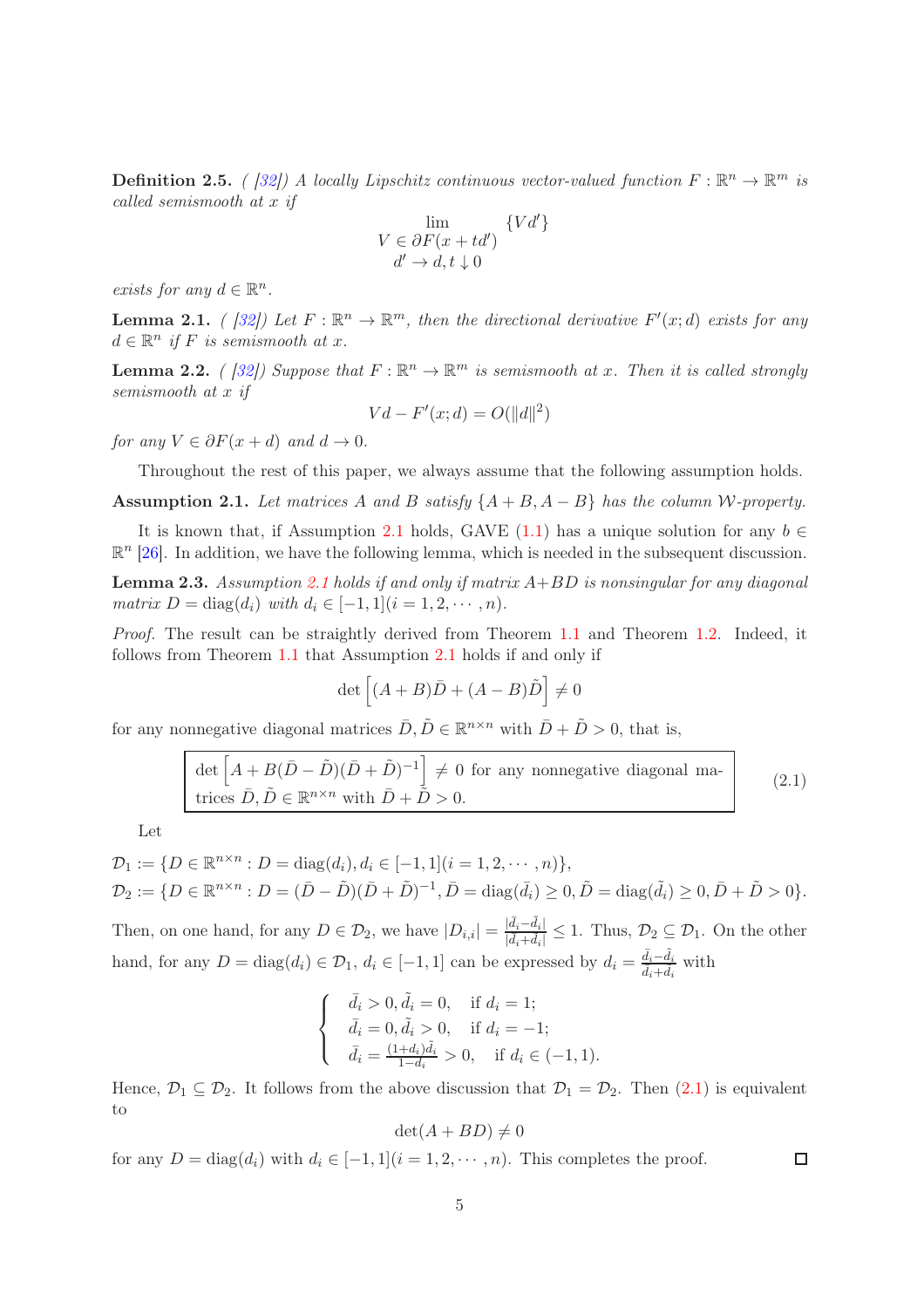**Remark 2.1.** For symmetric matrices A and B, under the assumption that  $\sigma_{\min}(A) > \sigma_{\max}(B)$ , the authors in [\[2,](#page-15-3) Lemma 1] proved the nonsingularity of  $A + BD$  for any diagonal matrix D whose elements are equal to 1,0 or  $-1$ . We should mentioned that the symmetries of the matrices A and B can be relaxed there and our result here is more general than theirs.

**Remark 2.2.** In [\[29\]](#page-17-14), the authors used the assumption that  $\sigma_{\min}(A) > \sigma_{\max}(B)$ , while in [\[40\]](#page-18-10), the authors used the assumption that the interval matrix  $[A-|B|, A+|B|]$  is regular. The interval matrix  $[A - |B|, A + |B|]$  is regular is weaker than that  $\sigma_{min}(A) > \sigma_{max}(B)$  and examples can be found in [\[49,](#page-19-0) Examples 2.1 and 2.3]. In addition, it is easy to prove that  $[A - |B|, A + |B|]$ is regular implies that Assumption [2.1](#page-4-1) holds, but the reverse is not true. For instance, let

$$
A = \left[ \begin{array}{cc} 1001 & -496 \\ -994 & 501 \end{array} \right], \quad B = \left[ \begin{array}{cc} 999 & -494 \\ -995 & 499 \end{array} \right],
$$

then  $\{A + B, A - B\}$  has the column W-property [\[26\]](#page-17-3) while  $[A - |B|, A + |B|]$  is not regular. Indeed, there exists a singular matrix  $\begin{bmatrix} 2 & -2 \\ -2 & 2 \end{bmatrix} \in [A - |B|, A + |B|]$ . In conclusion, our Assumption [2.1](#page-4-1) here is more general than those used in [\[29,](#page-17-14) [40\]](#page-18-10).

# <span id="page-5-0"></span>3 The algorithm

In this section, we develop a non-monotone smoothing Newton algorithm for solving GAVE [\(1.1\)](#page-1-0). To this end, we first consider an equivalent reformulation of GAVE [\(1.1\)](#page-1-0) by introducing a smoothing function for the absolute value operator.

## 3.1 A smoothing function for |x| with  $x \in \mathbb{R}$

In this subsection, we consider a smoothing function for  $|x|$  with  $x \in \mathbb{R}$  and discuss some of its properties, which lay the foundation of the next subsection.

Since |x| is not differentiable at  $x = 0$ , in order to overcome the hurdle in analysis and application, researchers construct numerous smoothing functions for it [\[35\]](#page-18-8). In this paper, we adopt the following smoothing function  $\phi : \mathbb{R}^2 \to \mathbb{R}$ , defined by

<span id="page-5-1"></span>
$$
\phi(\mu, x) = \sqrt{\mu^2 + x^2} - \mu,\tag{3.1}
$$

which can be derived from the perspective of the convex conjugate [\[35\]](#page-18-8).

In the following, we give some properties related to the smoothing function [\(3.1\)](#page-5-1).

<span id="page-5-2"></span>**Proposition 3.1.** Let  $\phi$  be defined by [\(3.1\)](#page-5-1), then we have

- (i)  $\phi(0, x) = |x|;$
- (ii)  $\phi$  is continuously differentiable on  $\mathbb{R}^2 \setminus \{(0,0)\}\$ , and when  $(\mu, x) \neq (0,0)$ , we have

$$
\frac{\partial \phi}{\partial \mu} = \frac{\mu}{\sqrt{\mu^2 + x^2}} - 1 \quad and \quad \frac{\partial \phi}{\partial x} = \frac{x}{\sqrt{\mu^2 + x^2}};
$$

- (iii)  $\phi$  is a convex function on  $\mathbb{R}^2$ , i.e.,  $\phi(\alpha(\bar{\mu}, \bar{x}) + (1 \alpha)(\tilde{\mu}, \tilde{x})) \leq \alpha \phi(\bar{\mu}, \bar{x}) + (1 \alpha)\phi(\tilde{\mu}, \tilde{x})$ for all  $(\bar{\mu}, \bar{x}), (\tilde{\mu}, \tilde{x}) \in \mathbb{R}^2$  and  $\alpha \in [0, 1]$ ;
- (iv)  $\phi$  is Lipschitz continuous on  $\mathbb{R}^2$ ;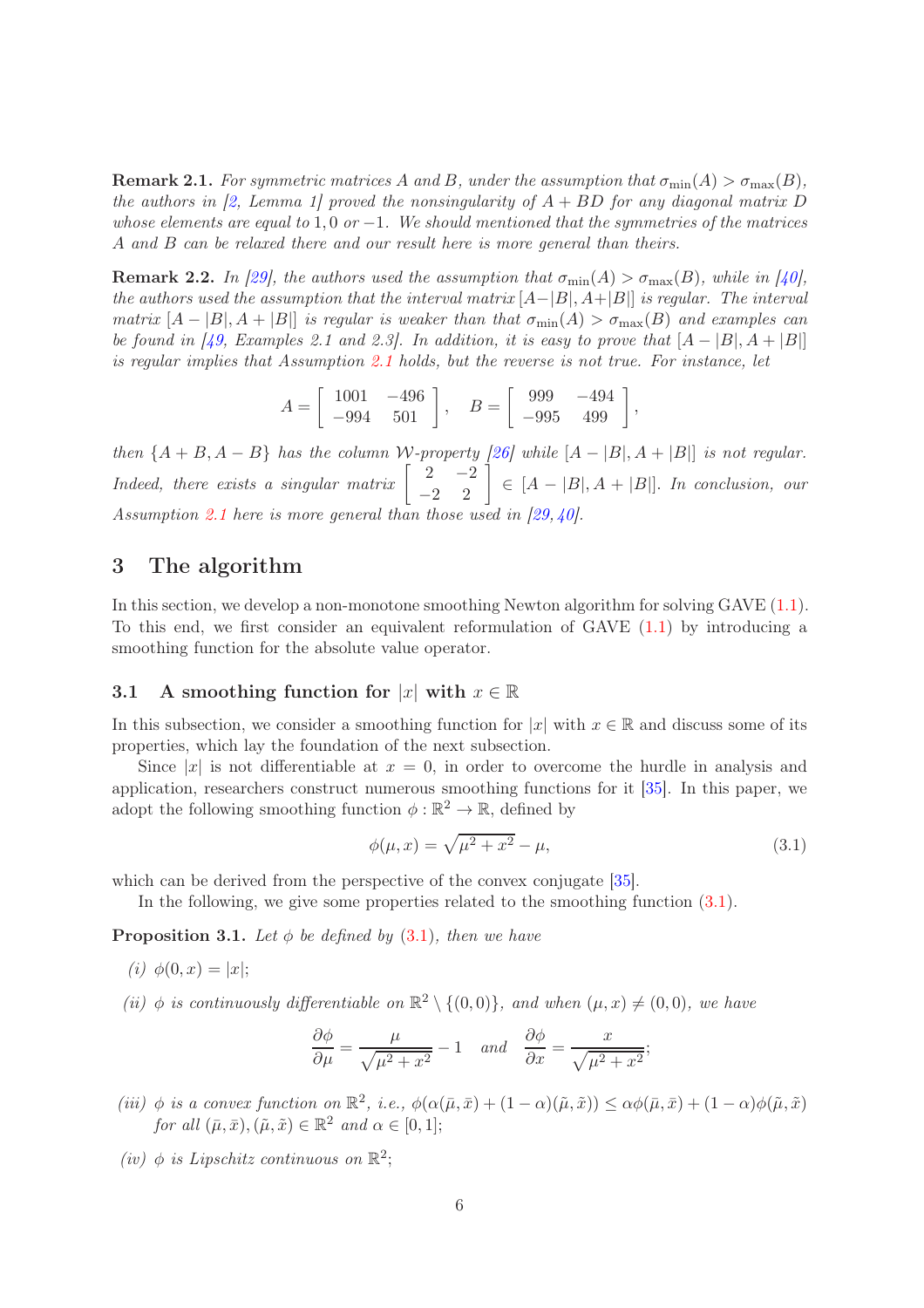(*v*)  $\phi$  is strongly semismooth on  $\mathbb{R}^2$ .

Proof. The proofs of (i) and (ii) are trivial.

Now we turn to the result (iii). For any  $(\bar{\mu}, \bar{x}), (\tilde{\mu}, \tilde{x}) \in \mathbb{R}^2$  and  $\alpha \in [0, 1]$ , we have

$$
\phi(\alpha(\bar{\mu}, \bar{x}) + (1 - \alpha)(\tilde{\mu}, \tilde{x})) - \alpha \phi(\bar{\mu}, \bar{x}) - (1 - \alpha)\phi(\tilde{\mu}, \tilde{x}) \n= \sqrt{[\alpha\bar{\mu} + (1 - \alpha)\tilde{\mu}]^2 + [\alpha\bar{x} + (1 - \alpha)\tilde{x}]^2} - \alpha\bar{\mu} - (1 - \alpha)\tilde{\mu} \n- \alpha\sqrt{\bar{\mu}^2 + \bar{x}^2} + \alpha\bar{\mu} - (1 - \alpha)\sqrt{\tilde{\mu}^2 + \tilde{x}^2} + (1 - \alpha)\tilde{\mu} \n= \sqrt{[\alpha\bar{\mu} + (1 - \alpha)\tilde{\mu}]^2 + [\alpha\bar{x} + (1 - \alpha)\tilde{x}]^2} - \alpha\sqrt{\bar{\mu}^2 + \bar{x}^2} - (1 - \alpha)\sqrt{\tilde{\mu}^2 + \tilde{x}^2}.
$$
\n(3.2)

On one hand,

<span id="page-6-0"></span>
$$
\left(\sqrt{[\alpha\bar{\mu} + (1-\alpha)\tilde{\mu}]^2 + [\alpha\bar{x} + (1-\alpha)\tilde{x}]^2}\right)^2
$$
  
=  $\alpha^2(\bar{\mu}^2 + \bar{x}^2) + (1-\alpha)^2(\tilde{\mu}^2 + \tilde{x}^2) + 2\alpha(1-\alpha)(\bar{\mu}\tilde{\mu} + \bar{x}\tilde{x}).$  (3.3)

On the other hand,

$$
\left[\alpha\sqrt{\bar{\mu}^2 + \bar{x}^2} + (1 - \alpha)\sqrt{\tilde{\mu}^2 + \tilde{x}^2}\right]^2
$$
  
=  $\alpha^2(\bar{\mu}^2 + \bar{x}^2) + (1 - \alpha)^2(\tilde{\mu}^2 + \tilde{x}^2) + 2\alpha(1 - \alpha)\sqrt{(\bar{\mu}^2 + \bar{x}^2)(\tilde{\mu}^2 + \tilde{x}^2)}$   
 $\ge \alpha^2(\bar{\mu}^2 + \bar{x}^2) + (1 - \alpha)^2(\tilde{\mu}^2 + \tilde{x}^2) + 2\alpha(1 - \alpha)|\bar{\mu}\tilde{\mu} + \bar{x}\tilde{x}|.$  (3.4)

Then the result (iii) follows from  $(3.2)-(3.4)$  $(3.2)-(3.4)$ .

Consider the result (iv). For any  $(\bar{\mu}, \bar{x}), (\tilde{\mu}, \tilde{x}) \in \mathbb{R}^2$ , we have

<span id="page-6-1"></span>
$$
|\phi(\bar{\mu}, \bar{x}) - \phi(\tilde{\mu}, \tilde{x})| = |||(\bar{\mu}, \bar{x})|| - \bar{\mu} - ||(\tilde{\mu}, \tilde{x})|| + \tilde{\mu}|
$$
  
\n
$$
\leq |||(\bar{\mu}, \bar{x})|| - ||(\tilde{\mu}, \tilde{x})|| + |\bar{\mu} - \tilde{\mu}|
$$
  
\n
$$
\leq ||(\bar{\mu} - \tilde{\mu}, \bar{x} - \tilde{x})|| + ||(\bar{\mu} - \tilde{\mu}, \bar{x} - \tilde{x})||
$$
  
\n
$$
= 2||(\bar{\mu} - \tilde{\mu}, \bar{x} - \tilde{x})||.
$$

Hence,  $\phi$  is Lipschitz continuous with Lipschitz constant 2.

Finally, we prove the result (v). It follows from the result (iii) that  $\phi$  is semismooth on  $\mathbb{R}^2$  [\[32\]](#page-18-17). Note that  $\phi$  is arbitrarily many times differentiable for all  $(\mu, x) \in \mathbb{R}^2$  with  $(\mu, x) \neq$  $(0, 0)$  and hence strongly semismooth at these points. Therefore, it is sufficient to show that it is strongly semismooth at  $(0,0)$ . For any  $(\mu, x) \in \mathbb{R}^2 \setminus \{(0,0)\},\ \phi$  is differentiable at  $(\mu, x)$ , and hence,  $\partial \phi(\mu, x) = \nabla \phi(\mu, x) = \left[ \frac{\partial \phi(\mu, x)}{\partial \mu}, \frac{\partial \phi(\mu, x)}{\partial x} \right]^\top$ . In addition, by Lemma [2.1,](#page-4-3) the classic directional derivative of  $\phi$  at  $(0,0)$  exists and

$$
\phi'((0,0);(\mu,x)) = \lim_{t \downarrow 0} \frac{\phi((0,0) + t(\mu,x)) - \phi(0,0)}{t} = \phi(\mu,x),
$$

from which we have

$$
\phi(\mu, x) - \left[\frac{\partial \phi(\mu, x)}{\partial \mu}, \frac{\partial \phi(\mu, x)}{\partial x}\right] \left[\begin{array}{c} \mu \\ x \end{array}\right]
$$
  
=  $\sqrt{\mu^2 + x^2} - \mu - \left(\frac{\mu}{\sqrt{\mu^2 + x^2}} - 1\right) \mu - \frac{x}{\sqrt{\mu^2 + x^2}} x$   
= 0  
=  $O(\|(\mu, x)\|^2)$ .

Then the result follows from Lemma [2.2.](#page-4-4)

 $\Box$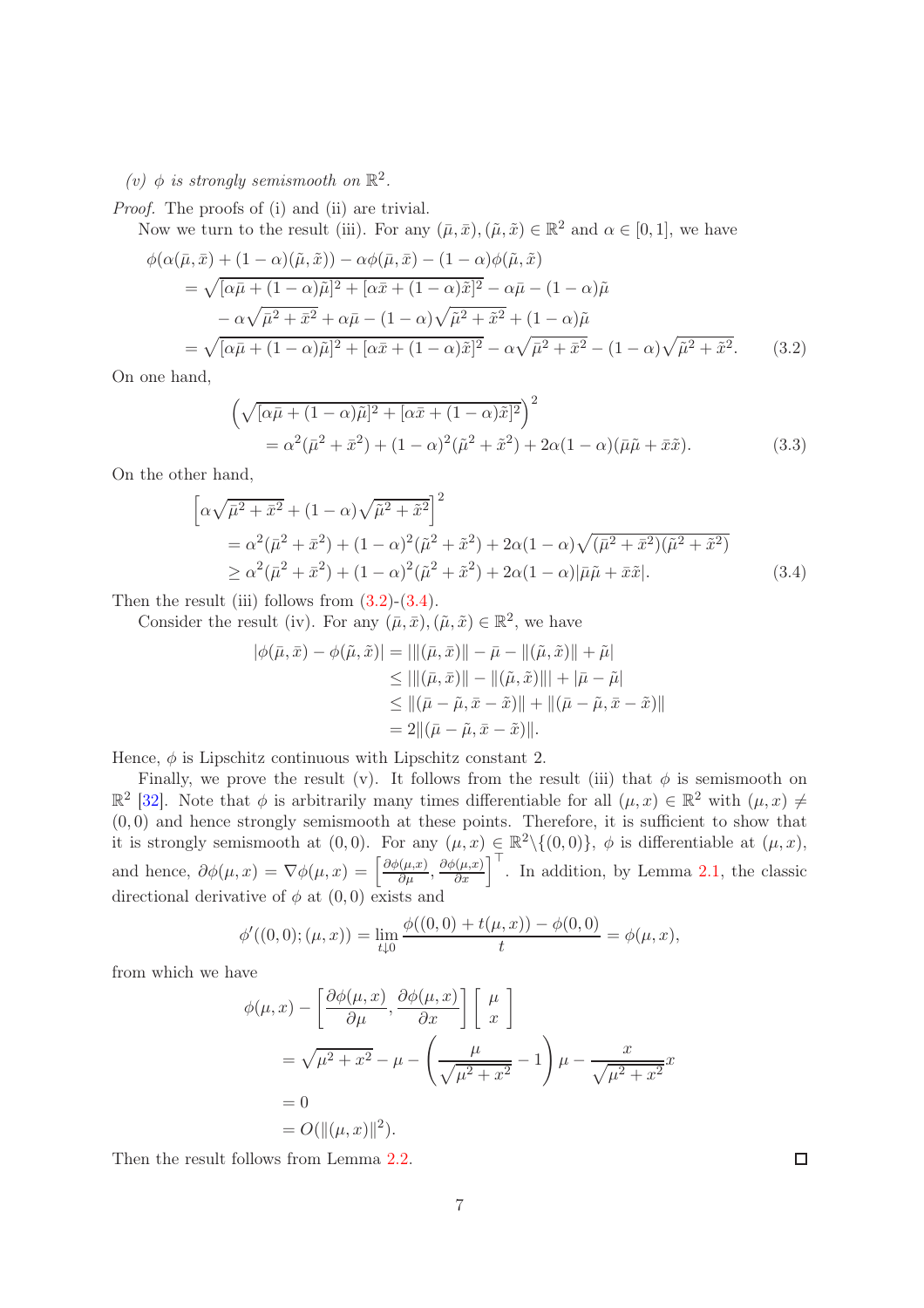#### 3.2 The reformulation of GAVE [\(1.1\)](#page-1-0)

In this subsection, based on the earlier subsection, we will give a reformulation of GAVE [\(1.1\)](#page-1-0) and explore some of its properties.

Let  $z := (\mu, x) \in \mathbb{R} \times \mathbb{R}^n$ , we first define the function  $H : \mathbb{R} \times \mathbb{R}^n \to \mathbb{R} \times \mathbb{R}^n$  as

<span id="page-7-1"></span>
$$
H(z) := \left[ \begin{array}{c} \mu \\ Ax + B\Phi(\mu, x) - b \end{array} \right],
$$
\n(3.5)

where  $\Phi : \mathbb{R}^{n+1} \to \mathbb{R}^n$  is defined by

$$
\Phi(\mu, x) := \begin{bmatrix} \phi(\mu, x_1) \\ \phi(\mu, x_2) \\ \vdots \\ \phi(\mu, x_n) \end{bmatrix}
$$

with  $\phi$  being the smoothing function given in [\(3.1\)](#page-5-1). According to Proposition [3.1](#page-5-2) (i), it holds that

<span id="page-7-0"></span>
$$
H(z) = 0 \quad \Leftrightarrow \quad \mu = 0 \text{ and } x \text{ is a solution of GAVE (1.1).} \tag{3.6}
$$

Then it follows from  $(3.6)$  that solving GAVE  $(1.1)$  is equivalent to solving the system of nonlinear equations  $H(z) = 0$ . Before giving the algorithm for solving  $H(z) = 0$ , we will give some properties of the function H.

<span id="page-7-4"></span>**Proposition 3.2.** Let  $H$  be defined by  $(3.5)$ , then we have

(i) H is continuously differentiable on  $\mathbb{R}^{n+1}\setminus\{0\}$ , and when  $\mu = 0$  and  $x_i \neq 0$  (for all  $i = 1, 2, \dots, n$  or  $\mu \neq 0$ , the Jacobian matrix of H is given by

<span id="page-7-2"></span>
$$
H'(z) = \begin{bmatrix} 1 & 0 \\ BV_1 & A + BV_2 \end{bmatrix}
$$
 (3.7)

with

<span id="page-7-3"></span>
$$
V_1 = \begin{bmatrix} \frac{\mu}{\sqrt{\mu^2 + x_1^2}} - 1 \\ \frac{\mu}{\sqrt{\mu^2 + x_2^2}} - 1 \\ \vdots \\ \frac{\mu}{\sqrt{\mu^2 + x_n^2}} - 1 \end{bmatrix}, \quad V_2 = \begin{bmatrix} \frac{x_1}{\sqrt{\mu^2 + x_1^2}} & 0 & 0 & 0 \\ 0 & \frac{x_2}{\sqrt{\mu^2 + x_2^2}} & 0 & 0 \\ \vdots & \vdots & \ddots & \vdots \\ 0 & 0 & 0 & \frac{x_n}{\sqrt{\mu^2 + x_n^2}} \end{bmatrix}; \quad (3.8)
$$

(ii) H is strongly semismooth on  $\mathbb{R}^{n+1}$ .

*Proof.* The result (i) holds from Proposition [3.1](#page-5-2) (ii).

Now we turn to prove the result (ii). Since H is strongly semismooth on  $\mathbb{R}^{n+1}$  if and only if its component function  $H_i$ ,  $i = 1, 2, \dots, n$ , are [\[32\]](#page-18-17), and the composition of strongly semismooth functions is a strongly semismooth function [\[9,](#page-16-3) Theorem 19], the result (ii) follows from Proposition [3.1](#page-5-2) (v) and the fact that a continuously differentiable function with a Lipschitz continuous gradient is strongly semismooth [\[14\]](#page-17-19).  $\Box$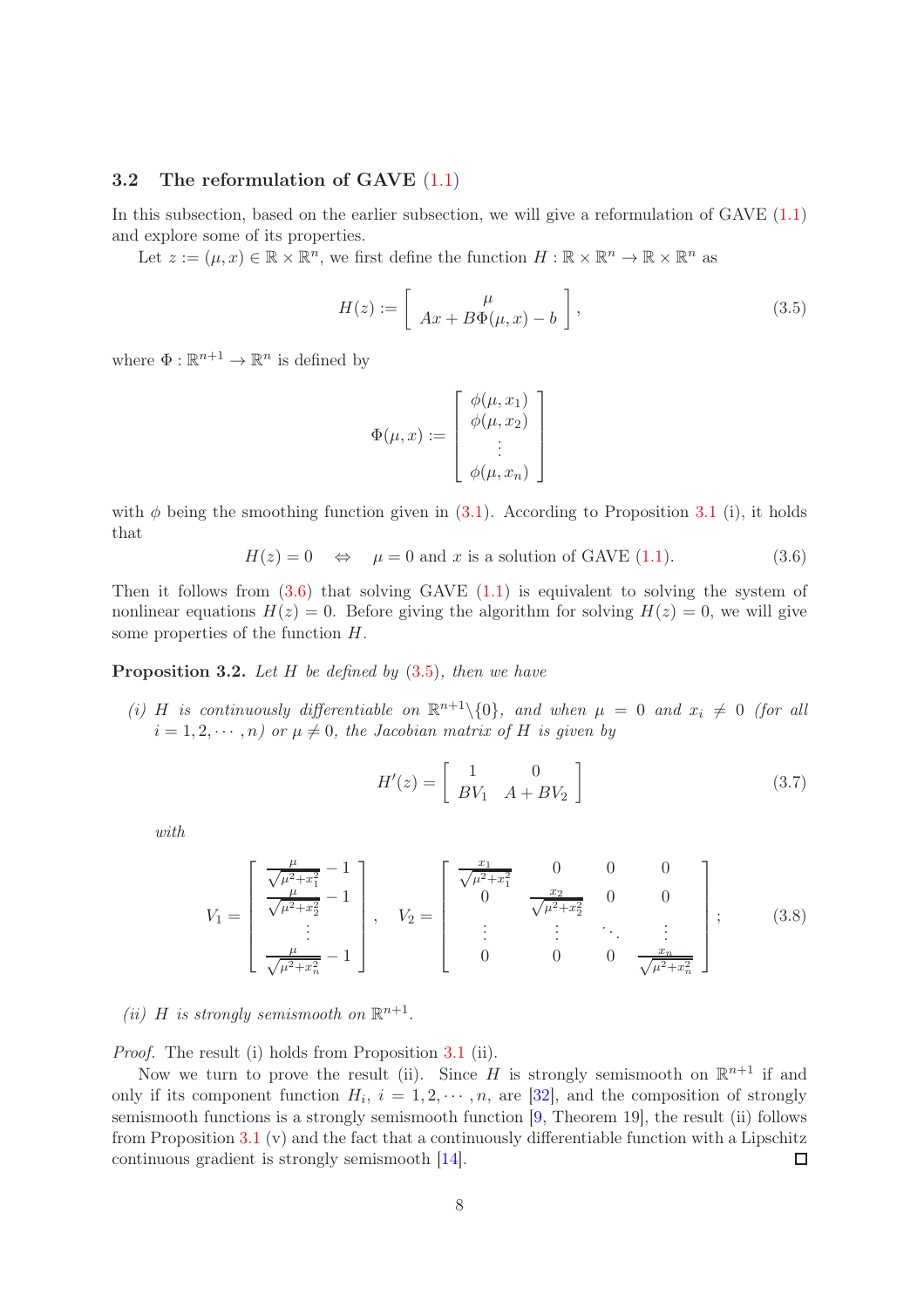#### 3.3 The non-monotone smoothing Newton algorithm for GAVE  $(1.1)$

Now we are in position to develop a non-monotone smoothing Newton algorithm to solve the system of nonlinear equations  $H(z) = 0$ , and so is GAVE [\(1.1\)](#page-1-0).

Let  $H(z)$  be given in [\(3.5\)](#page-7-1) and define the merit function  $\mathcal{M} : \mathbb{R} \times \mathbb{R}^n \to \mathbb{R}_+$  by

$$
\mathcal{M}(z) := \|H(z)\|^2.
$$

Clearly, solving the system of nonlinear equations  $H(z) = 0$  is equivalent to solving the following unconstrained optimization problem

$$
\min_{z\in\mathbb{R}^{n+1}}\,\,\mathcal{M}(z)
$$

with the vanished objective function value. We now propose a non-monotone smoothing Newton algorithm to solve  $H(z) = 0$  by minimizing the merit function  $\mathcal{M}(z)$ , which is described in Algorithm [1.](#page-8-0)

#### <span id="page-8-0"></span>Algorithm 1 A non-monotone smoothing Newton algorithm (NSNA) for GAVE  $(1.1)$

- 1: Choose  $\theta, \delta \in (0,1)$  and  $z^{(0)} := (\mu^{(0)}_0, x^{(0)}) \in \mathbb{R}_{++} \times \mathbb{R}^n$ . Let  $\mathcal{C}^{(0)} := \mathcal{M}(z^{(0)})$ . Choose  $\gamma \in (0,1)$  such that  $\beta^{(0)} = \gamma \mathcal{C}^{(0)} < \mu^{(0)}$  and  $\gamma \mu^{(0)} < 1$ . Set  $k := 0$ .
- 2: If  $||H(z^{(k)})|| = 0$ , then stop. Else, compute the search direction  $\Delta z^{(k)} = (\Delta \mu^{(k)}, \Delta x^{(k)}) \in$  $\mathbb{R}\times\mathbb{R}^n$  by solving the perturbed Newton system:

<span id="page-8-2"></span>
$$
H'(z^{(k)})\Delta z^{(k)} = -H(z^{(k)}) + \beta^{(k)}e^{(1)},\tag{3.9}
$$

where  $e^{(1)} = [1, 0]^\top \in \mathbb{R} \times \mathbb{R}^n$ . If  $\Delta z^{(k)}$  satisfies

<span id="page-8-5"></span>
$$
||H(z^{(k)} + \Delta z^{(k)})|| \le \theta ||H(z^{(k)})||,
$$
\n(3.10)

then set  $z^{(k+1)} := z^{(k)} + \Delta z^{(k)}$  and go to step 4. Otherwise, go to step 3.

3: Let  $\alpha^{(k)}$  be the maximum of the values  $1, \delta, \delta^2, \cdots$  such that

<span id="page-8-4"></span>
$$
\mathcal{M}(z^{(k)} + \alpha^{(k)} \Delta z^{(k)}) \le C^{(k)} - \gamma ||\alpha^{(k)} \Delta z^{(k)}||^2.
$$
 (3.11)

Set  $z^{(k+1)} := z^{(k)} + \alpha^{(k)} \Delta z^{(k)}$  and go to step 4. 4: Compute  $\mathcal{M}(z^{(k+1)}) = ||H(z^{(k+1)})||^2$  and set

<span id="page-8-3"></span>
$$
\mathcal{C}^{(k+1)} := \frac{(\mathcal{C}^{(k)} + 1)\mathcal{M}(z^{(k+1)})}{\mathcal{M}(z^{(k+1)}) + 1}, \quad \beta^{(k+1)} := \gamma \mathcal{C}^{(k+1)}.
$$
\n(3.12)

5: Set  $k := k + 1$  and go to step 2.

Remark 3.[1](#page-8-0). The development of Algorithm 1 is inspired by the non-monotone smoothing Newton algorithm for the weighted complementarity problem [\[39\]](#page-18-13) and the non-monotone Levenberg-Marquardt type method for the weighted nonlinear complementarity problem [\[41\]](#page-18-14).

Before ending this section, we will show that Algorithm [1](#page-8-0) is well-defined. To this end, we need the following lemma.

<span id="page-8-1"></span>**Lemma 3.1.** Let  $H'(z)$  be defined by  $(3.7)$  and  $(3.8)$ . If Assumption [2.1](#page-4-1) holds, then  $H'(z)$  is nonsingular at any  $z = (\mu, x) \in \mathbb{R}_{++} \times \mathbb{R}^n$ .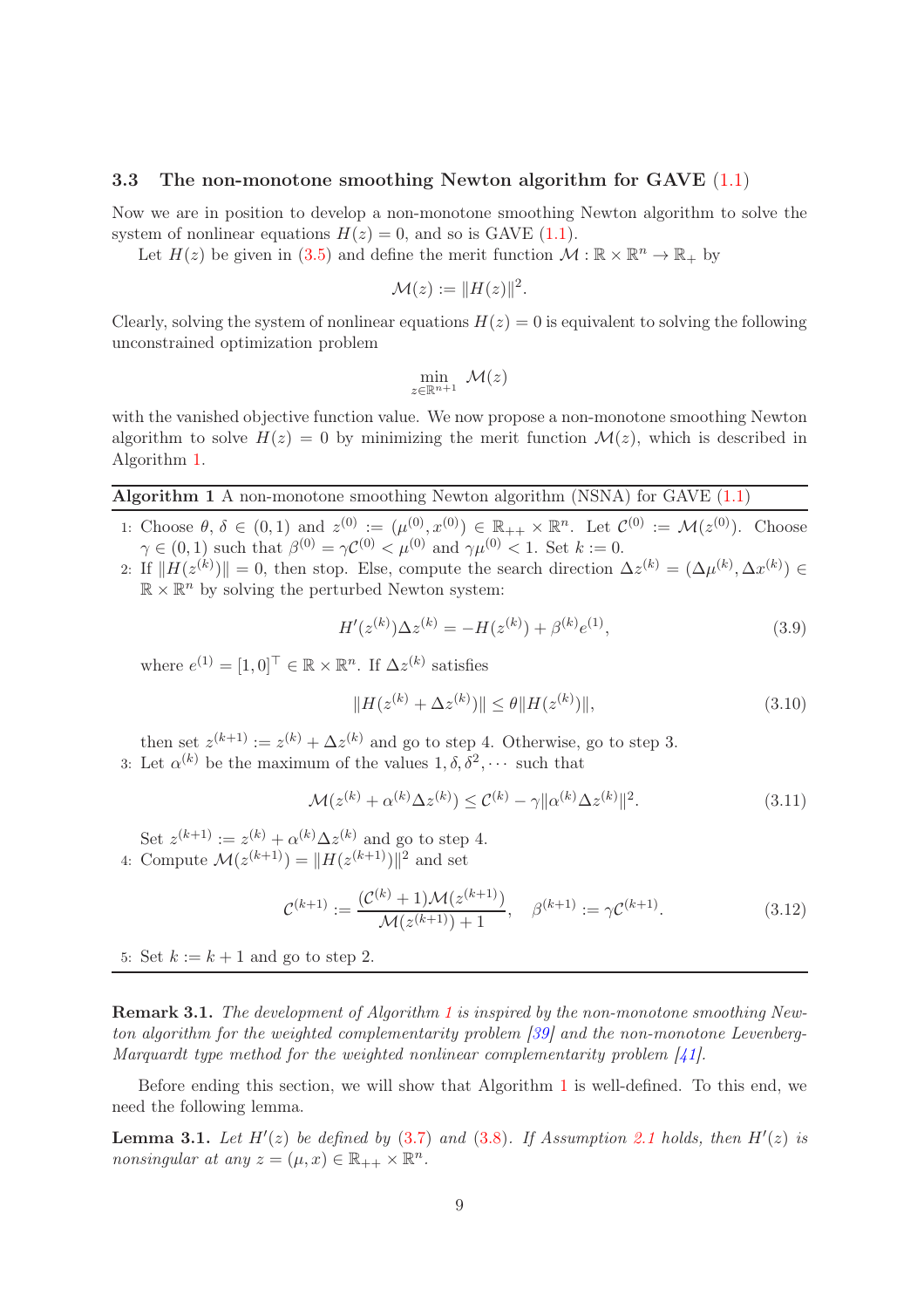*Proof.* From [\(3.7\)](#page-7-2), we need only to show that  $A + BV_2$  is nonsingular. Since Assumption [2.1](#page-4-1) holds and  $\Big|$  $\begin{array}{c} \begin{array}{c} \begin{array}{c} \begin{array}{c} \end{array} \\ \end{array} \\ \begin{array}{c} \end{array} \end{array} \end{array} \end{array}$  $\frac{x_i}{\sqrt{x_i^2 + \mu^2}}$  $\Box$  $< 1(i = 1, 2, \dots, n)$ , the result immediately follows from Lemma [2.3.](#page-4-0)

Then we have the following theorem.

<span id="page-9-2"></span>Theorem 3.1. If Assumption [2.1](#page-4-1) holds, Algorithm [1](#page-8-0) is well defined and either terminates in finitely many steps or generates an infinite sequence  $\{z^{(k)}\}$  satisfying  $\mathcal{M}(z^{(k)}) \leq \mathcal{C}^{(k)}$ ,  $\mu^{(k)} > 0$ and  $\beta^{(k)} < \mu^{(k)}$  for all  $k \geq 0$ .

*Proof.* We will prove it by mathematical induction. Suppose that  $\mathcal{M}(z^{(k)}) \leq \mathcal{C}^{(k)}$ ,  $\mu^{(k)} > 0$ and  $\beta^{(k)} < \mu^{(k)}$  for some k. Since  $\mu^{(k)} > 0$ , it follows from Lemma [3.1](#page-8-1) that  $H'(z^{(k)})$  is nonsingular. Hence,  $\Delta z^{(k)}$  can be uniquely determined by [\(3.9\)](#page-8-2). If  $||H(z^{(k)})|| = 0$ , then Algorithm [1](#page-8-0) terminates. Otherwise,  $||H(z^{(k)})||^2 = \mathcal{M}(z^{(k)}) \leq \mathcal{C}^{(k)}$  implies that  $\mathcal{C}^{(k)} > 0$ , from which and the second equation in [\(3.12\)](#page-8-3) we have  $\beta^{(k)} = \gamma \mathcal{C}^{(k)} > 0$ . In the following, we divide our proof in three parts.

Firstly, we will show that  $\mu^{(k+1)} > 0$ . On one hand, if  $z^{(k+1)}$  is generated by step 2, it follows from [\(3.9\)](#page-8-2) that  $\mu^{(k+1)} = \mu^{(k)} + \Delta \mu^{(k)} = \mu^{(k)} + (-\mu^{(k)} + \beta^{(k)}) = \beta^{(k)} > 0$ . On the other hand, if  $z^{(k+1)}$  is generated by step 3, we first show that there exists at least a nonnegative integer l satisfying  $(3.11)$ . On the contrary, for any nonnegative integer l, we have

$$
\mathcal{M}(z^{(k)} + \delta^l \Delta z^{(k)}) > \mathcal{C}^{(k)} - \gamma \|\delta^l \Delta z^{(k)}\|^2,\tag{3.13}
$$

which together with  $\mathcal{M}(z^{(k)}) \leq \mathcal{C}^{(k)}$  gives

$$
\frac{\mathcal{M}(z^{(k)}+\delta^{l}\Delta z^{(k)})-\mathcal{M}(z^{(k)})}{\delta^{l}}+\gamma\delta^{l}\|\Delta z^{(k)}\|^{2}>0.
$$

Since M is differentiable at  $z^{(k)}$  and  $\delta \in (0,1)$ , by letting  $l \to +\infty$  in the above inequality, we have

<span id="page-9-1"></span><span id="page-9-0"></span>
$$
\mathcal{M}'(z^{(k)})\Delta z^{(k)} \ge 0. \tag{3.14}
$$

In addition, from [\(3.9\)](#page-8-2) we have

$$
\mathcal{M}'(z^{(k)})\Delta z^{(k)} = 2H(z^{(k)})^{\top}H'(z^{(k)})\Delta z^{(k)}
$$
  
= -2||H(z^{(k)})||<sup>2</sup> + 2\mu<sup>(k)</sup>β<sup>(k)</sup>  
= 2\mu<sup>(k)</sup>(β<sup>(k)</sup> – μ<sup>(k)</sup>) – 2||Ax<sup>(k)</sup> + BΦ(μ<sup>(k)</sup>, x<sup>(k)</sup>) – b||<sup>2</sup>. (3.15)

Since  $\mu^{(k)} > 0$  and  $\beta^{(k)} < \mu^{(k)}$ , [\(3.15\)](#page-9-0) implies that  $\mathcal{M}'(z^{(k)})\Delta z^{(k)} < 0$ , which contradicts to [\(3.14\)](#page-9-1). Therefore, there exists  $\alpha^{(k)} \in (0,1]$  such that  $z^{(k+1)} = z^{(k)} + \alpha^{(k)} \Delta z^{(k)}$  in step 3. In this case, it follows from [\(3.9\)](#page-8-2) that  $\mu^{(k+1)} = (1 - \alpha^{(k)}) \mu^{(k)} + \alpha^{(k)} \beta^{(k)} > 0$ .

Secondly, we will show that  $\mathcal{M}(z^{(k+1)}) < C^{(k+1)}$ . Indeed, if  $z^{(k+1)}$  is generated by step 2, then it follows from  $\theta \in (0,1)$  and  $(3.10)$  that  $\mathcal{M}(z^{(k+1)}) \leq \theta^2 \mathcal{M}(z^{(k)}) \leq \mathcal{M}(z^{(k)}) \leq \mathcal{C}^{(k)}$ . Otherwise, by step 3, we can also obtain  $\mathcal{M}(z^{(k+1)}) < \mathcal{C}^{(k)}$ . In fact,  $\beta^{(k)} < \mu^{(k)}$  implies that  $\Delta z^{(k)} \neq 0$ . Thereby, [\(3.11\)](#page-8-4) implies that  $\mathcal{M}(z^{(k+1)}) < \mathcal{C}^{(k)}$ . Consequently,  $\mathcal{M}(z^{(k+1)}) < \mathcal{C}^{(k)}$ and the first equation in [\(3.12\)](#page-8-3) imply

$$
\mathcal{C}^{(k+1)} = \frac{(\mathcal{C}^{(k)} + 1)\mathcal{M}(z^{(k+1)})}{\mathcal{M}(z^{(k+1)}) + 1} > \frac{(\mathcal{M}^{(k+1)} + 1)\mathcal{M}(z^{(k+1)})}{\mathcal{M}(z^{(k+1)}) + 1} = \mathcal{M}(z^{(k+1)}).
$$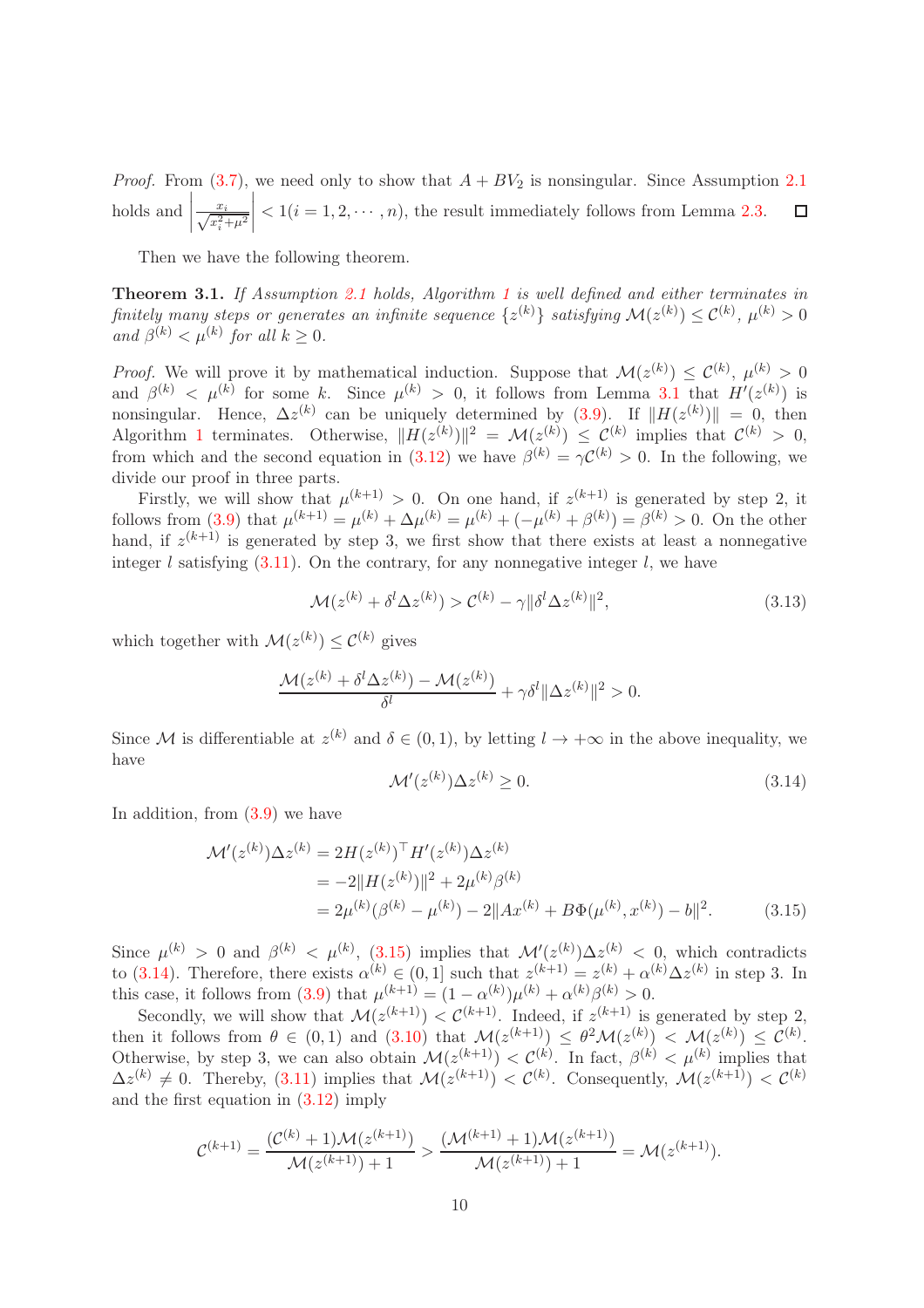Finally, we will show that  $\mu^{(k+1)} > \beta^{(k+1)}$ . As mentioned earlier, we have  $\mu^{(k+1)} = \beta^{(k)}$  by step 2 and  $\mu^{(k+1)} = (1 - \alpha^{(k)})\mu^{(k)} + \alpha^{(k)}\beta^{(k)}$  by step 3, respectively. For the latter, since  $\alpha^{(k)} \in$  $(0, 1]$  and  $\mu^{(k)} > \beta^{(k)} > 0$ ,  $\mu^{(k+1)} = (1 - \alpha^{(k)})\mu^{(k)} + \alpha^{(k)}\beta^{(k)} \ge (1 - \alpha^{(k)})\beta^{(k)} + \alpha^{(k)}\beta^{(k)} = \beta^{(k)}$ . In a word,  $\mu^{(k+1)} \geq \beta^{(k)}$ . In addition, it follows from  $\mathcal{M}(z^{(k+1)}) < \mathcal{C}^{(k)}$  and the first equation in [\(3.12\)](#page-8-3) that

$$
0 \leq C^{(k+1)} = \frac{\mathcal{C}^{(k)}\mathcal{M}(z^{(k+1)}) + \mathcal{M}(z^{(k+1)})}{\mathcal{M}(z^{(k+1)}) + 1} < \frac{\mathcal{C}^{(k)}\mathcal{M}(z^{(k+1)}) + \mathcal{C}^{(k)}}{\mathcal{M}(z^{(k+1)}) + 1} = \mathcal{C}^{(k)},
$$

 $\Box$ 

from which and  $\gamma > 0$  we obtain  $\mu^{(k+1)} \geq \beta^{(k)} = \gamma C^{(k)} > \gamma C^{(k+1)} = \beta^{(k+1)}$ . The proof is completed by letting  $\mathcal{M}(z^{(0)}) \leq \mathcal{C}^{(0)}$ ,  $\mu^{(0)} > 0$  and  $\beta^{(0)} < \mu^{(0)}$ .

Remark 3.2. We should mention that the equation [\(3.15\)](#page-9-0) plays the key role in the proof of Theorem [3.1.](#page-9-2) This equation motivates us to develop the algorithm with the property  $\beta^{(k)} < \mu^{(k)}$ , which is slightly different from that given in [\[39\]](#page-18-13)  $(\beta^{(k)} \leq \mu^{(k)}$  was proved there).

## <span id="page-10-0"></span>4 Convergence analysis

In this section, we will analyze the convergence of Algorithm [1.](#page-8-0) In what follows, we assume that  $||H(z^{(k)})|| \neq 0$  for all  $k \geq 0$ . To establish the global convergence of Algorithm [1,](#page-8-0) we need the following lemmas.

<span id="page-10-4"></span>**Lemma 4.1.** Suppose that Assumption [2.1](#page-4-1) holds. Let  $\{z^{(k)} = (\mu^{(k)}, x^{(k)})\}$  be the iteration sequence generated by Algorithm [1.](#page-8-0) Then  $\mathcal{C}^{(k)} > \mathcal{C}^{(k+1)}$  and  $\mu^{(k)} > \mu^{(k+1)}$  for all  $k \geq 0$ .

*Proof.* The proof of  $\mathcal{C}^{(k)} > \mathcal{C}^{(k+1)}$  for all  $k \geq 0$  can be found in the proof of Theorem [3.1.](#page-9-2) It follows from Theorem [3.1](#page-9-2) that  $\mu^{(k)} > \beta^{(k)}$  for all  $k \geq 0$ . Then, by step 2, we have  $\mu^{(k+1)} =$  $\beta^{(k)} < \mu^{(k)}$ . By step 3,  $\mu^{(k+1)} = (1 - \alpha^{(k)})\mu^{(k)} + \alpha^{(k)}\beta^{(k)} < (1 - \alpha^{(k)})\mu^{(k)} + \alpha^{(k)}\mu^{(k)} = \mu^{(k)}$ . The proof is complete.

<span id="page-10-3"></span>**Lemma 4.2.** If Assumption [2.1](#page-4-1) holds, then  $\{z^{(k)}\}$  generated by Algorithm [1](#page-8-0) is bounded. Proof. We first prove that the level set

$$
\mathcal{L}(\Lambda) := \{ z = (\mu, x) \in \mathbb{R}^{n+1} : ||H(z)|| \leq \Lambda \}
$$

is bounded for any  $\Lambda > 0$ . On the contrary, there exists a sequence  $\{\bar{z}^{(k)} = (\bar{\mu}^{(k)}, \bar{x}^{(k)})\}$  such that  $\lim_{k \to \infty} ||\bar{z}^{(k)}|| = \infty$  and  $||H(\bar{z}^{(k)})|| \leq \Lambda$ , where  $\Lambda > 0$  is some constant. Since

<span id="page-10-1"></span>
$$
||H(\bar{z}^{(k)})||^2 = (\bar{\mu}^{(k)})^2 + ||A\bar{x}^{(k)} + B\Phi(\bar{\mu}^{(k)}, \bar{x}^{(k)}) - b||^2,
$$
\n(4.1)

we can conclude that  $\{\bar{\mu}^{(k)}\}$  is bounded. It follows from this and the unboundedness of  $\{(\bar{\mu}^{(k)}, \bar{x}^{(k)})\}$  that  $\lim_{k\to\infty} \|\bar{x}^{(k)}\| = \infty$ . Since the sequence  $\left\{\frac{\bar{x}^{(k)}}{\|\bar{x}^{(k)}\|}\right\}$  $\|\bar{x}^{(k)}\|$  $\}$  is bounded, it has at least one accumulation point  $\hat{x}$ . Then, there exists a subsequence  $\{\bar{x}^{(k)}\}_{k \in K}$  such that  $\lim_{k \in K, k \to +\infty}$  $\bar{x}^{(k)}$  $\frac{x^{(k)}}{\|\bar{x}^{(k)}\|} =$  $\hat{x}$  with  $K \subset \{0, 1, 2, \dots\}$ . It follows from the continuity of the 2-norm that  $\|\hat{x}\| = 1$ . In the following, we remain  $k \in K$ . From  $(4.1)$ , we have

<span id="page-10-2"></span>
$$
\frac{\Lambda^2}{\|\bar{x}^{(k)}\|^2} \ge \frac{\|H(\bar{z}^{(k)})\|^2}{\|\bar{x}^{(k)}\|^2} \n= \frac{(\bar{\mu}^{(k)})^2}{\|\bar{x}^{(k)}\|^2} + \left\|A\frac{\bar{x}^{(k)}}{\|\bar{x}^{(k)}\|} + B\frac{\Phi(\bar{\mu}^{(k)}, \bar{x}^{(k)})}{\|\bar{x}^{(k)}\|} - \frac{b}{\|\bar{x}^{(k)}\|} \right\|^2.
$$
\n(4.2)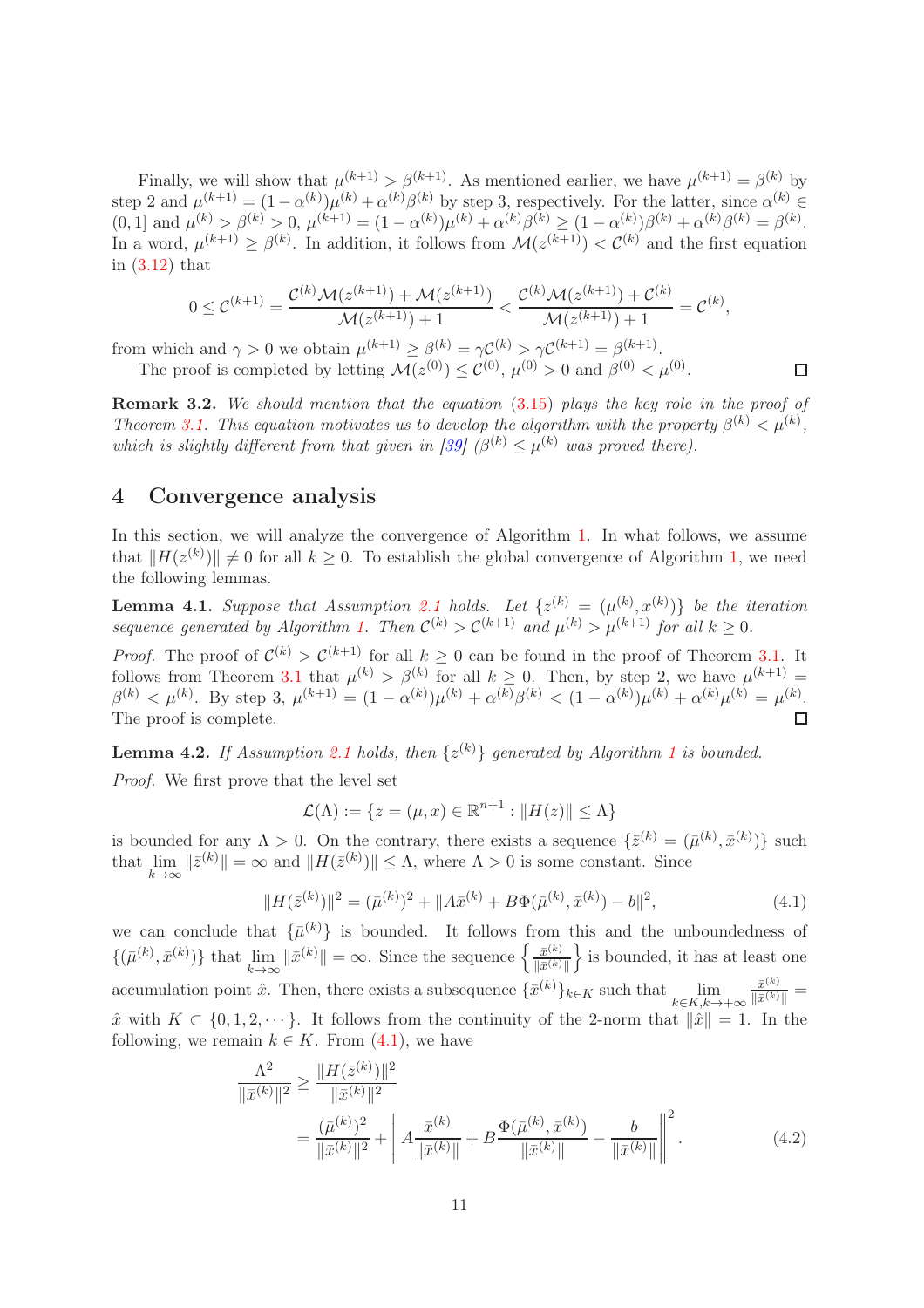Since

$$
\frac{\sqrt{(\bar{\mu}^{(k)})^2 + (\bar{x}_i^{(k)})^2} - \bar{\mu}^{(k)}}{\|\bar{x}^{(k)}\|} = \sqrt{\left(\frac{\bar{\mu}^{(k)}}{\|\bar{x}^{(k)}\|}\right)^2 + \left(\frac{\bar{x}_i^{(k)}}{\|\bar{x}^{(k)}\|}\right)^2} - \frac{\bar{\mu}^k}{\|\bar{x}^{(k)}\|} (i = 1, 2, \cdots, n),
$$

from the boundedness of  $\{\bar{\mu}^{(k)}\}\,$  we have

$$
\lim_{k \to \infty} \frac{\sqrt{(\bar{\mu}^{(k)})^2 + (\bar{x}_i^{(k)})^2} - \bar{\mu}^{(k)}}{\|\bar{x}^{(k)}\|} = \sqrt{\hat{x}_i^2} = |\hat{x}_i|.
$$

Hence, by letting  $k \to \infty$  in [\(4.2\)](#page-10-2), we have  $A\hat{x} + B|\hat{x}| = 0$ , i.e.,  $[A + BD(\hat{x})]\hat{x} = 0$ . Since  $D(\hat{x}) \in [-I, I],$  it follows from Lemma [4.3](#page-12-0) that  $A + BD(\hat{x})$  is nonsingular. Thus, we have  $\hat{x} = 0$ , which contradicts to the fact that  $\|\hat{x}\| = 1$ .

If  $\{z^{(k)}\}$  is generated by Algorithm [1,](#page-8-0) then  $||H(z^{(k)})|| \leq \sqrt{\mathcal{C}^{(0)}}$  for all  $k \geq 0$ . Hence,  $\{z^{(k)}\}$ is bounded based on the aforementioned disscussion.

**Remark 4.1.** The proof of Lemma [4.2](#page-10-3) is inspired by that of [\[40,](#page-18-10) Theorem 2.3], which was considered in the case that the interval matrix  $[A - |B|, A + |B|]$  is regular. In addition, similar to the proof of [\[29,](#page-17-14) Lemma 4.1], the boundedness of  $\{z^{(k)}\}$  can be derived under the assumption that  $\sigma_{\min}(A) > \sigma_{\max}(B)$ . Our result here seems more general than those in [\[29,](#page-17-14) Lemma 4.1].

Now we show the global convergence of Algorithm [1.](#page-8-0)

<span id="page-11-1"></span>**Theorem 4.1.** Assume that Assumption [2.1](#page-4-1) holds. Let  $\{z^{(k)} = (\mu^{(k)}, x^{(k)})\}$  be the iteration sequence generated by Algorithm [1.](#page-8-0) Then any accumulation point  $z^*$  of  $\{z^{(k)}\}$  satisfies

$$
H(z^*)=0,
$$

*i.e.*,  $z^* = (0, x^*)$  and  $x^*$  is a solution of GAVE  $(1.1)$ .

*Proof.* Lemma [4.2](#page-10-3) implies the existence of the accumulation point of  $\{z^{(k)}\}$  generated by Algo-rithm [1.](#page-8-0) Let  $z^*$  be any accumulation point of  $\{z^{(k)}\}$ , then there exists a subsequence of  $\{z^{(k)}\}$ converging to  $z^*$ . For convenience, we still denote the subsequence by  $\{z^{(k)}\}$ .

By Lemma [4.1,](#page-10-4)  $\{\mathcal{C}^{(k)}\}$  is convergent because it is monotonically decreasing. Thus, there exists a constant  $\mathcal{C}^* \geq 0$  such that  $\lim_{k \to +\infty} \mathcal{C}^{(k)} = \mathcal{C}^*$ . As  $\mathcal{M}(z^{(k)}) = ||H(z^{(k)})||^2 \leq \mathcal{C}^{(k)}$  for all  $k \geq 0$ ,  $\lim_{k \to +\infty} ||H(z^{(k)})|| = 0$  provided that  $\mathcal{C}^* = 0$ . Then, from the continuity of  $H(z)$  we have  $H(z^*) = 0$ . In the following, we assume that  $\mathcal{C}^* > 0$  and derive a contradiction.

According to the first equation in [\(3.12\)](#page-8-3), we have

<span id="page-11-0"></span>
$$
\lim_{k \to +\infty} \mathcal{M}(z^{(k+1)}) = \lim_{k \to +\infty} \left( \frac{\mathcal{C}^{(k+1)}}{1 + \mathcal{C}^{(k)} - \mathcal{C}^{(k+1)}} \right) = \mathcal{C}^* > 0.
$$
 (4.3)

By the fact that  $\beta^{(k)} = \gamma C^{(k)}$ , we have  $\beta^* = \lim_{k \to +\infty} \beta^{(k)} = \gamma C^* > 0$ . Based on Theorem [3.1](#page-9-2) and Lemma [4.1,](#page-10-4) we have  $\mu^* = \lim_{k \to +\infty} \mu^{(k)} \ge \lim_{k \to +\infty} \beta^{(k)} = \beta^* > 0$ . Since  $\mu^* > 0$ ,  $H'(z^*)$  is nonsingular and M is continuously differentiable at  $z^*$ .

Let  $\mathcal{N} := \{k : ||H(z^{(k)} + \Delta z^{(k)})|| \leq \theta ||H(z^{(k)})||\}$ . We claim that  $\mathcal N$  must be a finite set. In fact, if N is an infinite set, then  $||H(z^{(k)} + \Delta z^{(k)})|| \le \theta ||H(z^{(k)})||$ , i.e.,  $\mathcal{M}(z^{(k+1)}) \le \theta^2 \mathcal{M}(z^{(k)})$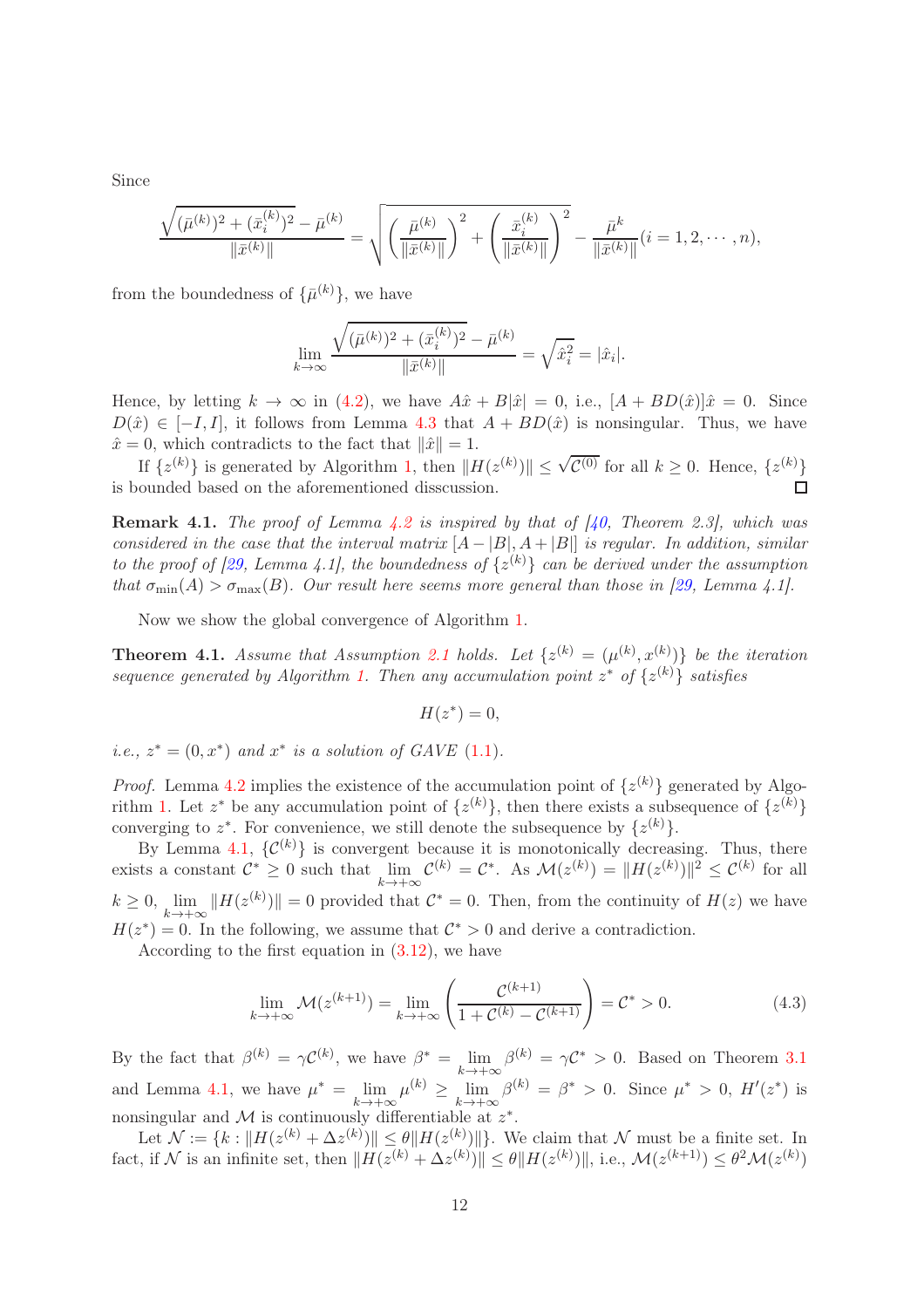holds for infinitely many k. By letting  $k \to +\infty$  with  $k \in \mathcal{N}$ , we have  $\mathcal{C}^* \leq \theta^2 \mathcal{C}^*$ . This leads to a contradiction due to  $\theta \in (0,1)$  and  $\mathcal{C}^* > 0$ . Hence, we can suppose that there exists an index  $\bar{k} > 0$  such that  $||H(z^{(k)} + \Delta z^{(k)})|| > \theta ||H(z^{(k)})||$  for all  $k \geq \bar{k}$ . Then, for all  $k \geq \bar{k}$ ,  $z^{(k+1)} = z^{(k)} + \alpha^{(k)}\Delta z^{(k)}$  (generated by step 3) satisfies  $\mathcal{M}(z^{(k+1)}) \leq \mathcal{C}^{(k)} - \gamma ||\alpha^{(k)}\Delta z^{(k)}||^2$ , i.e.,

$$
\gamma \|\alpha^{(k)}\Delta z^{(k)}\|^2 \leq C^{(k)} - \mathcal{M}(z^{(k+1)}),
$$

from which and [\(4.3\)](#page-11-0) we have  $\lim_{k \to +\infty} \alpha^{(k)} \|\Delta z^{(k)}\| = 0.$ 

On one hand, if  $1 \ge \alpha^{(k)} = \delta^{l_k} \ge \varrho > 0$  for all  $k \ge \overline{k}$  with  $\varrho$  being a fixed constant, then  $\Delta z^* = \lim_{k \to \infty} \Delta z^{(k)} = 0$ , which implies that  $k< k \rightarrow +\infty$ 

<span id="page-12-1"></span>
$$
\mathcal{M}'(z^*)\Delta z^* = 0. \tag{4.4}
$$

Here and in the sequel,  $\Delta z^*$  is the unique solution of  $H'(z^*)\Delta z^* = -H(z^*) + \beta^* e^{(1)}$ .

On the other hand,  $\{\alpha^{(k)}\}_{k\geq \bar{k}}$  has a subsequence converging to 0. Without loss of generality, we may assume that  $\lim_{\bar{k}\leq k\to+\infty} \alpha^{(k)}=0$ . Let  $\hat{\alpha}^{(k)}:=\delta^{l_k}/\delta$ , then  $\lim_{\bar{k}\leq k\to+\infty} \hat{\alpha}^{(k)}=0$ . Moreover, for all  $k \geq \bar{k}$ , it follows from the definition of  $\alpha^{(k)}$  and Theorem [3.1](#page-9-2) that

$$
\mathcal{M}(z^{(k)} + \hat{\alpha}^{(k)} \Delta z^{(k)}) > \mathcal{C}^{(k)} - \gamma ||\hat{\alpha}^{(k)} \Delta z^{(k)}||^2 \ge \mathcal{M}(z^{(k)}) - \gamma ||\hat{\alpha}^{(k)} \Delta z^{(k)}||^2.
$$

Thus,

$$
\frac{\mathcal{M}(z^{(k)}+\hat{\alpha}^{(k)}\Delta z^{(k)})-\mathcal{M}(z^{(k)})}{\hat{\alpha}^{(k)}}+\gamma \hat{\alpha}^{(k)}\|\Delta z^{(k)}\|^2>0.
$$

By letting  $k \to +\infty$  in the above inequality, we have

<span id="page-12-2"></span>
$$
\mathcal{M}'(z^*)\Delta z^* \ge 0. \tag{4.5}
$$

Since  $\mu^* \gamma \leq \gamma \mu^{(0)} < 1$ , it follows from [\(3.9\)](#page-8-2) and [\(4.3\)](#page-11-0) that

$$
\frac{1}{2}\mathcal{M}'(z^*)\Delta z^* = H(z^*)^\top H'(z^*)\Delta z^* = -\mathcal{M}(z^*) + \mu^* \beta^* = -\mathcal{C}^* + \mu^* \gamma \mathcal{C}^* = (\mu^* \gamma - 1)\mathcal{C}^* < 0,
$$

which is contrary to  $(4.4)$  and  $(4.5)$ . The proof of the theorem is now complete.

Under Assumption [2.1,](#page-4-1) GAVE [\(1.1\)](#page-1-0) has a unique solution and thus Lemma [4.2](#page-10-3) and Theo-rem [4.1](#page-11-1) imply that the sequence generated by Algorithm [1](#page-8-0) has a unique accumulation  $z^*$  and  $\lim_{k \to +\infty} z^{(k)} = z^*$ . In the following, we will discuss the local quadratic convergence of Algorithm [1.](#page-8-0)

<span id="page-12-0"></span>**Lemma 4.3.** Assume that Assumption [2.1](#page-4-1) holds and  $z^* = (0, x^*)$  is the accumulation point of the sequence  $\{z^{(k)}\}$  generated by Algorithm [1.](#page-8-0) We have:

(i) 
$$
\partial H(z^*) \subseteq \left\{ V : V = \begin{bmatrix} 1 & 0 \\ B \operatorname{vec}(\kappa_i - 1) & A + B \operatorname{diag}(\chi_i) \end{bmatrix}, \kappa_i, \chi_i \in [-1, 1] \ (i = 1, 2, \dots, n) \right\};
$$

(ii) All 
$$
V \in \partial H(z^*)
$$
 are nonsingular;

(iii) There exists a neighborhood  $\mathcal{N}(z^*)$  of  $z^*$  and a constant  $C > 0$  such that for any  $z :=$  $(\mu, x) \in \mathcal{N}(z^*)$  with  $\mu > 0$ ,  $H'(z)$  is nonsingular and  $\|H'(z)^{-1}\| \leq C$ .

Proof. A direct computation yields the result (i). The result (ii) follows from (i) and Lemma [2.3,](#page-4-0) and the result (iii) follows from [\[31,](#page-18-16) Lemma 2.6]. □

 $\Box$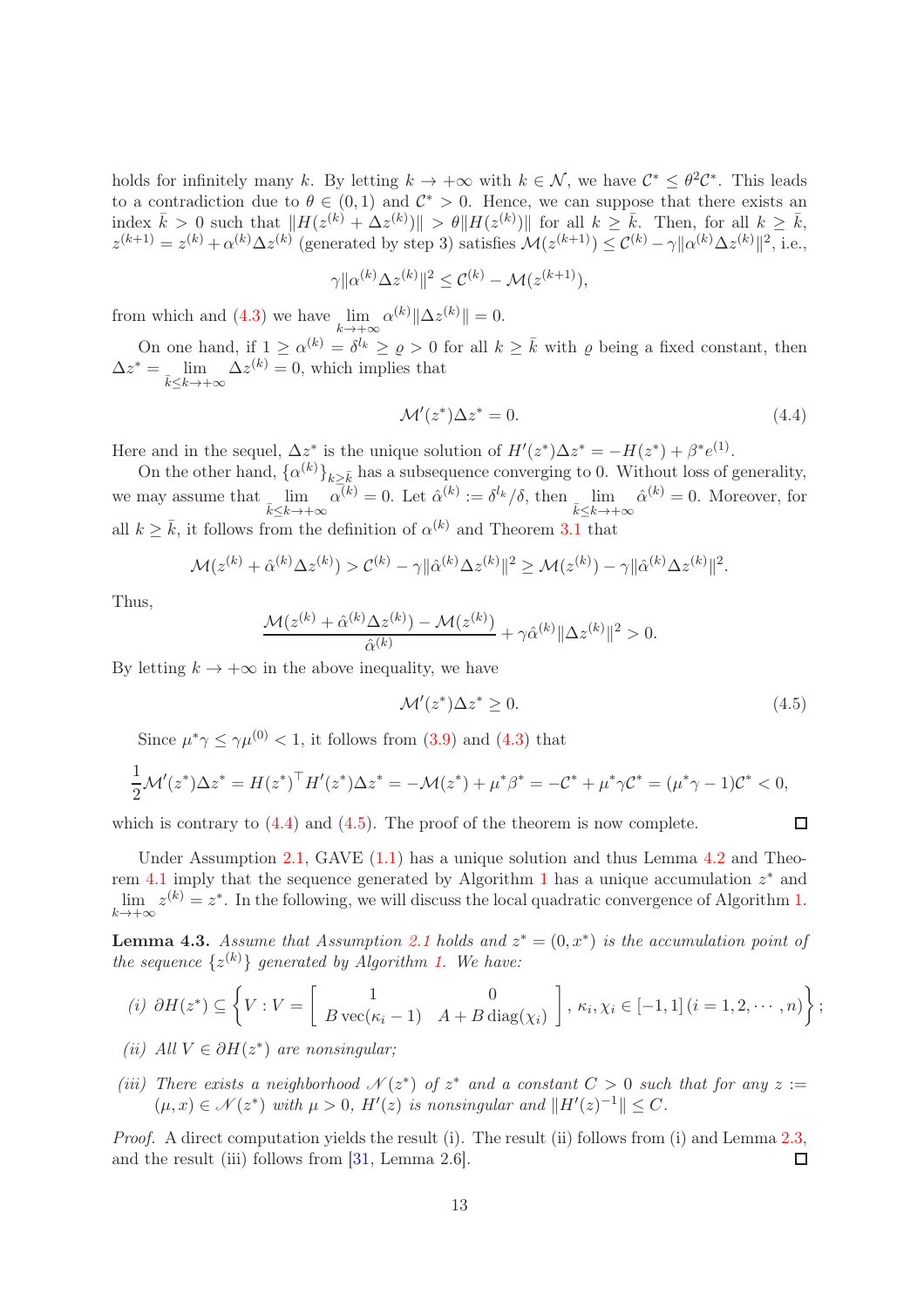Owing to Proposition [3.2](#page-7-4) (ii) and Lemma [4.3,](#page-12-0) we can obtain the following local quadratic convergence theorem of Algorithm [1.](#page-8-0) The theorem was well known in the application of smoothing-type Newton methods. The theorem as a whole can be implied by [\[39,](#page-18-13) Theorem 8] and thus we omit the proof here.

**Theorem 4.2.** Assume that Assumption [2.1](#page-4-1) holds and  $z^*$  is the accumulation point of the sequence  $\{z^{(k)}\}$  generated by Algorithm [1.](#page-8-0) Then the whole sequence  $\{z^{(k)}\}$  converges to  $z^*$  with

$$
||z^{(k+1)} - z^*|| = O(||z^{(k)} - z^*||^2).
$$

# <span id="page-13-0"></span>5 Numerical results

In this section, we will present two numerical examples to illustrate the performance of Algorithm [1.](#page-8-0) Three algorithms will be tested, i.e., Algorithm [1](#page-8-0) (denoted by "NSNA"), the monotone smoothing Newton algorithm proposed by Jiang and Zhang [\[29\]](#page-17-14) (denoted by "JZ-MSNA") and the monotone smoothing Newton algorithm proposed by Tang and Zhou [\[40\]](#page-18-10) (denoted by "TZ-MSNA"). All experiments are implemented in MATLAB R2018b with a machine precision  $2.22 \times 10^{-16}$  on a PC Windows 10 operating system with an Intel i7-9700 CPU and 8GB RAM.

We will apply the aforementioned algorithms to solve GAVE  $(1.1)$  arising from HLCP. Given  $M, N \in \mathbb{R}^{n \times n}$  and  $q \in \mathbb{R}^n$ , HLCP is to find a pair  $(z, w) \in \mathbb{R}^n \times \mathbb{R}^n$  such that

<span id="page-13-1"></span>
$$
Mz - Nw = q, \quad z \ge 0, \quad w \ge 0, \quad z^{\top}w = 0.
$$
 (5.1)

The equivalent relationship between GAVE  $(1.1)$  and HLCP  $(5.1)$  can be found in [\[26,](#page-17-3) Proposition 1].

<span id="page-13-2"></span>**Example 5.1.** Consider HLCP [\(5.1\)](#page-13-1) with  $M = \hat{A} + \xi I$  and  $N = \hat{B} + \zeta I$  [\[27\]](#page-17-8), where

$$
\hat{A} = \begin{bmatrix} S & -I & & & \\ -I & S & -I & & \\ & -I & S & -I & \\ & & \ddots & \ddots & \ddots & \\ & & & -I & S & -I \\ & & & & -I & S \end{bmatrix}, \quad \hat{B} = \begin{bmatrix} S & & & & \\ & S & & & \\ & & S & & \\ & & & \ddots & \\ & & & & S & \\ & & & & S \end{bmatrix}
$$

and

$$
S = \begin{bmatrix} 4 & -1 & & & \\ -1 & 4 & -1 & & \\ & -1 & 4 & -1 & \\ & & \ddots & \ddots & \ddots \\ & & & -1 & 4 & -1 \\ & & & & -1 & 4 \end{bmatrix}.
$$

<span id="page-13-3"></span>**Example 5.2.** Consider HLCP [\(5.1\)](#page-13-1) with  $M = \hat{A} + \xi I$  and  $N = \hat{B} + \zeta I$  [\[27\]](#page-17-8), where

$$
\hat{A} = \begin{bmatrix}\nS & -0.5I & & & & \\
-1.5I & S & -0.5I & & & \\
& \ddots & \ddots & \ddots & \ddots & \\
& & \ddots & \ddots & \ddots & \ddots \\
& & & -1.5I & S & -0.5I \\
& & & & -1.5I & S\n\end{bmatrix}, \quad \hat{B} = \begin{bmatrix}\nS & & & & \\
& S & & & \\
& & S & & \\
& & & \ddots & \\
& & & & S\n\end{bmatrix}
$$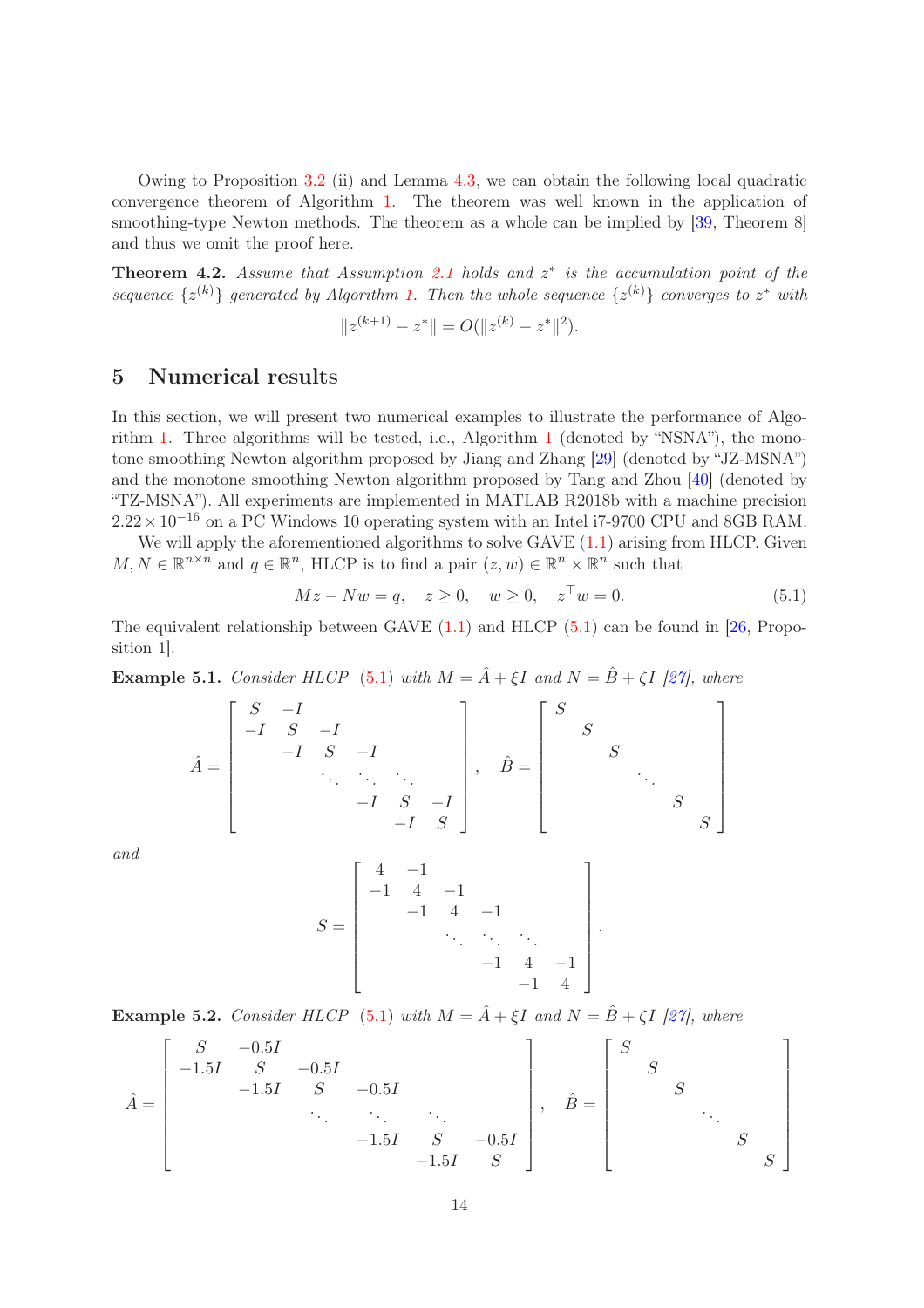and

$$
S = \begin{bmatrix} 4 & -0.5 & & & & \\ -1.5 & 4 & -0.5 & & & \\ & -1.5 & 4 & -0.5 & & \\ & & \ddots & \ddots & \ddots & \\ & & & -1.5 & 4 & -0.5 \\ & & & & -1.5 & 4 \end{bmatrix}
$$

.

Obviously, when  $\xi, \zeta > 0$ , matrices M and N in Example [5.1](#page-13-2) are symmetric positive definite while the corresponding matrices in Example [5.2](#page-13-3) are nonsymmetric positive definite. Moreover, it is easy to verify that  $\{M, N\}$  has the column W-property [\[27\]](#page-17-8), and thus HLCP [\(5.1\)](#page-13-1) has a unique solution for any  $q \in \mathbb{R}^n$  [\[37,](#page-18-15) Theorem 2]. Correspondingly, GAVE [\(1.1\)](#page-1-0) with  $A = M + N$ and  $B = M - N$  satisfies Assumption [2.1](#page-4-1) and has a unique solution for any  $b = q \in \mathbb{R}^n$ .

In both examples, we define  $q = Mz^* - Nw^*$  with

$$
z^* = [0, 1, 0, 1, \cdots, 0, 1]^\top, \quad w^* = [1, 0, 1, 0 \cdots, 1, 0]^\top.
$$

In addition, three sets of values of  $\xi$  and  $\zeta$  are used, i.e.,  $(\xi, \zeta) = (0, 0)$ ,  $(\xi, \zeta) = (0, 4)$  and  $(\xi, \zeta) = (4, 0).$ 

For NSNA, we set  $\theta = 0.2, \delta = 0.8, \mu^{(0)} = 0.01$  and choose  $\gamma := \min\{\frac{\mu^{(0)}}{\mathcal{C}^{(0)}+1}\}$  $\frac{\mu^{(0)}}{\mathcal{C}^{(0)}+1}, \frac{1}{\mu^{(0)}+1}, 10^{-12}$ such that  $\gamma C^{(0)} < \mu^{(0)}$ ,  $\gamma \mu^{(0)} < 1$  and  $\gamma \in (0, 1)$ . For JZ-MSNA, we set  $\delta = 0.8$ ,  $\sigma = 0.2$ ,  $\mu^{(0)} =$  $(0.01, p = 2 \text{ and choose } \beta := \max\{100, 1.01 \times (\tau^{(0)})^2 / \mu_0\}$  to satisfy the conditions needed for this algorithm [\[29\]](#page-17-14) (we refer to [29] for the definition of  $\tau^{(0)}$ ). For TZ-MSNA, as in [\[40\]](#page-18-10), we set  $\sigma = 0.2, \delta = 0.8, \gamma = 0.001$  and  $\mu^{(0)} = 0.01$ . For all methods,  $x^{(0)} = [2, 2, \cdots, 2]^T$  and methods are stopped if Res =  $||Ax^{(k)} + B|x^{(k)}| - b|| \le 10^{-7}$  or the maximum number of iteration step it  $\max = 100$  is exceeded.

For Example [5.1,](#page-13-2) numerical results are shown in Tables [1-](#page-15-4)[3,](#page-15-5) from which we can find that NSNA is better than JZ-MSNA and TZ-MSNA in terms of Iter (the number of iterations) and Cpu (the elapsed CPU time in seconds). Figure [1](#page-20-0) plots the convergence curves of the tested methods, from which the monotone convergence properties of all methods are shown<sup>2</sup>. For Example [5.2,](#page-13-3) numerical results are shown in Tables [4-](#page-16-4)[6,](#page-16-5) from which we can also find that NSNA is superior to JZ-MSNA and TZ-MSNA in terms of Iter and Cpu. Figure [2](#page-21-0) plots the convergence curves of the tested methods, from which the monotone convergence properties of JZ-MSNA and TZ-MSNA are shown and the nonmonotone convergence property of NSNA occurs. In conclusion, under our setting, NSNA is a competitive method for solving GAVE [\(1.1\)](#page-1-0).

## <span id="page-14-1"></span>6 Conclusions

In this paper, a non-monotone smoothing Newton method is proposed to solve the system of generalized absolute value equations. Under a weaker assumption, we prove the global and the local quadratic convergence of our method. Numerical results demonstrate that our method can be superior to two existing methods in some situations.

## <span id="page-14-0"></span>References

[1] M. Achache, N. Hazzam. Solving absolute value equation via complementarity and interior-point methods, *J. Nonlinear Funct. Anal.*, 39, 2018.

<sup>&</sup>lt;sup>2</sup> For JZ-MSNA and TZ-MSNA,  $||H(z^{(k)})||$  is defined as in [\(3.5\)](#page-7-1) with  $\phi(a, b) = (|a|^p + |b|^p)^{\frac{1}{p}}$ .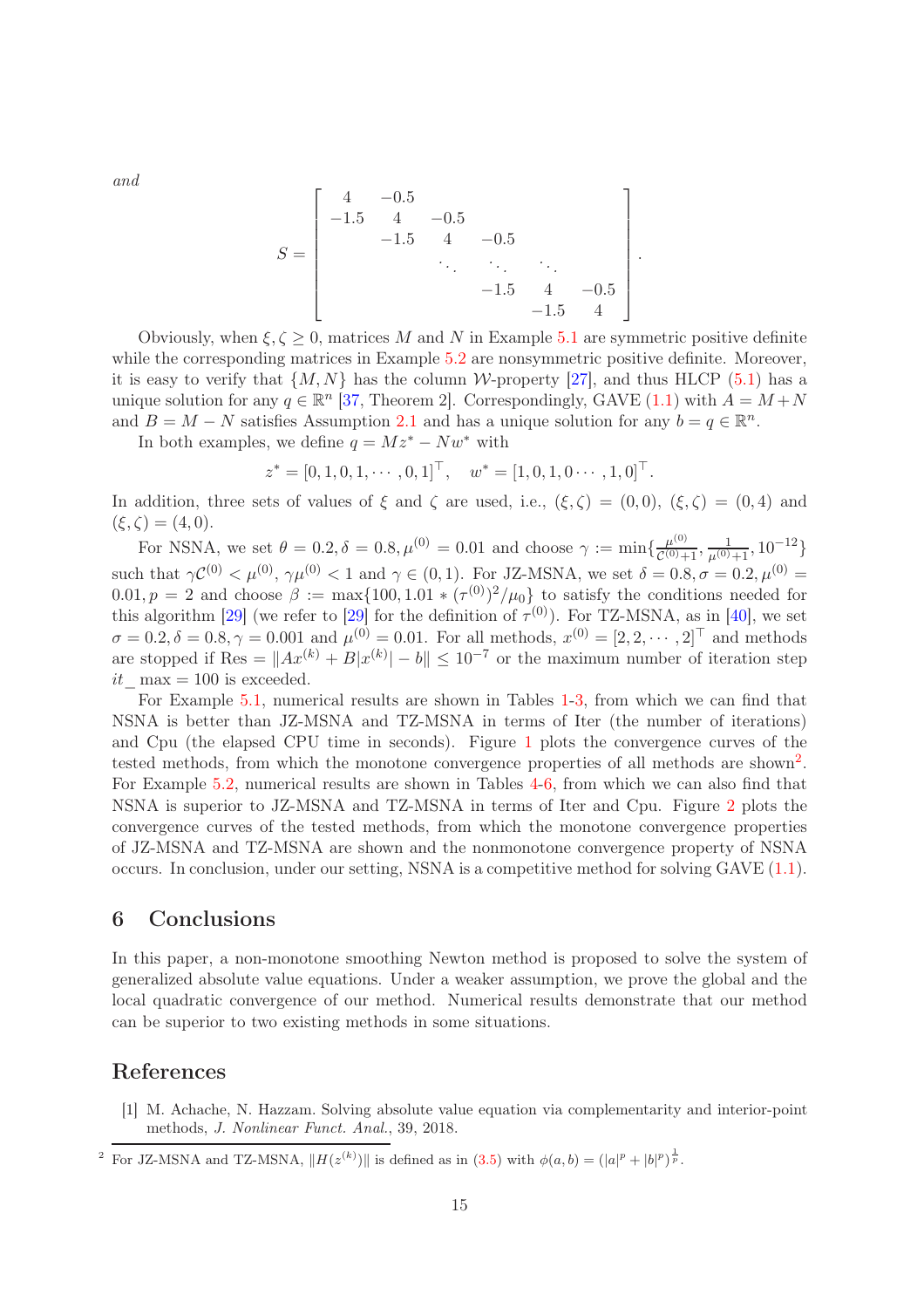<span id="page-15-4"></span>

| Method      |        | $n_{\rm }$ |                                          |      |                                                                                                                          |  |
|-------------|--------|------------|------------------------------------------|------|--------------------------------------------------------------------------------------------------------------------------|--|
|             |        | 256        | 1024                                     | 2304 | 4096                                                                                                                     |  |
|             | Iter   | -5         | 5                                        | 6    |                                                                                                                          |  |
| <b>NSNA</b> |        |            | $ C_{\text{pul}} $ 0.0044 0.0619 0.3364  |      | $\,0.9985\,$                                                                                                             |  |
|             |        |            |                                          |      | $\text{Res}$ 1.1392 × 10 <sup>-14</sup> 5.7894 × 10 <sup>-14</sup> 2.8847 × 10 <sup>-13</sup> 1.5603 × 10 <sup>-12</sup> |  |
|             | Iter   |            |                                          |      |                                                                                                                          |  |
|             |        |            | $JZ-MSNA$ Cpu $0.0052$ $0.0724$ $0.4497$ |      | 1.2020                                                                                                                   |  |
|             |        |            |                                          |      | $\text{Res}$ 2.3488 × 10 <sup>-11</sup> 4.9355 × 10 <sup>-10</sup> 1.4026 × 10 <sup>-11</sup> 9.4826 × 10 <sup>-11</sup> |  |
|             | Iter I |            |                                          |      |                                                                                                                          |  |
|             |        |            | $TZ-MSNA Cpu $ 0.0049 0.0664 0.3860      |      | 1.1631                                                                                                                   |  |
|             |        |            |                                          |      | $\text{Res}$ 1.1147 × 10 <sup>-14</sup> 2.2960 × 10 <sup>-14</sup> 3.4131 × 10 <sup>-14</sup> 4.6847 × 10 <sup>-14</sup> |  |

Table 1: Numerical results for Example [5.1](#page-13-2) with  $\xi = \zeta = 0$ .

Table 2: Numerical results for Example [5.1](#page-13-2) with  $\xi = 0$  and  $\zeta = 4$ .

| Method |        | $n_{\rm }$                                                                                                               |      |      |      |  |
|--------|--------|--------------------------------------------------------------------------------------------------------------------------|------|------|------|--|
|        |        | 256                                                                                                                      | 1024 | 2304 | 4096 |  |
|        | Iter   | 5 <sup>5</sup>                                                                                                           | 6    | 7    |      |  |
| NSNA   |        | $ C_{\text{pul}} $ 0.0035 0.0745 0.3975 1.3254                                                                           |      |      |      |  |
|        |        | $\text{Res}$ 2.9913 × 10 <sup>-14</sup> 7.8455 × 10 <sup>-13</sup> 4.8343 × 10 <sup>-12</sup> 2.3106 × 10 <sup>-11</sup> |      |      |      |  |
|        | Iter   |                                                                                                                          |      |      |      |  |
|        |        | JZ-MSNA  Cpu   0.0055   0.1102   0.4676   1.6890                                                                         |      |      |      |  |
|        |        | $\text{Res}$ 6.4061 × 10 <sup>-11</sup> 1.7803 × 10 <sup>-9</sup> 4.4746 × 10 <sup>-8</sup> 7.1534 × 10 <sup>-8</sup>    |      |      |      |  |
|        | Iter I | $6\overline{6}$                                                                                                          |      |      |      |  |
|        |        | $TZ-MSNA Cpu $ 0.0039 0.0862 0.4599 1.5145                                                                               |      |      |      |  |
|        |        | $\text{Res}$ 1.7297 × 10 <sup>-14</sup> 3.4071 × 10 <sup>-14</sup> 5.3415 × 10 <sup>-14</sup> 6.7748 × 10 <sup>-14</sup> |      |      |      |  |

Table 3: Numerical results for Example [5.1](#page-13-2) with  $\xi = 4$  and  $\zeta = 0$ .

<span id="page-15-5"></span>

| Method |      | $n_{\rm }$ |                                     |              |                                                                                                                          |  |
|--------|------|------------|-------------------------------------|--------------|--------------------------------------------------------------------------------------------------------------------------|--|
|        |      | 256        | 1024                                | 2304         | 4096                                                                                                                     |  |
|        | Iter | - 3        | $\mathbf{R}$                        | $\mathbf{R}$ | $\mathbf{R}$                                                                                                             |  |
| NSNA   |      |            | $ $ Cpu $ $ 0.0021 0.0361 0.1536    |              | 0.5444                                                                                                                   |  |
|        |      |            |                                     |              | Res $2.0696 \times 10^{-13}$ 5.8026 $\times 10^{-12}$ 4.2044 $\times 10^{-11}$ 1.7292 $\times 10^{-10}$                  |  |
|        | Iter |            |                                     | 5.           |                                                                                                                          |  |
|        |      |            | JZ-MSNA Cpu 0.0035 0.0477 0.2846    |              | 0.9388                                                                                                                   |  |
|        |      |            |                                     |              | $\text{Res}$ 2.5682 × 10 <sup>-11</sup> 1.1439 × 10 <sup>-11</sup> 2.1336 × 10 <sup>-11</sup> 3.0094 × 10 <sup>-11</sup> |  |
|        | Iter |            |                                     |              |                                                                                                                          |  |
|        |      |            | $TZ-MSNA Cpu $ 0.0024 0.0458 0.2293 |              | 0.7017                                                                                                                   |  |
|        |      |            |                                     |              | Res $1.7786 \times 10^{-14}$ $3.4123 \times 10^{-14}$ $5.2927 \times 10^{-14}$ $6.8855 \times 10^{-14}$                  |  |

- <span id="page-15-3"></span>[2] N. Anane, M. Achache. Preconditioned conjugate gradient methods for absolute value equations, *J. Numer. Anal. Approx. Theroy*, 49: 3–14, 2020.
- <span id="page-15-0"></span>[3] L. Caccetta, B. Qu, G.-L. Zhou. A globally and quadratically convergent method for absolute value equations, *Comput. Optim. Appl.*, 48(1): 45–58, 2011.
- <span id="page-15-1"></span>[4] C.-R. Chen, Y.-N. Yang, D.-M. Yu, D.-R. Han. An inverse-free dynamical system for solving the absolute value equations, *Appl. Numer. Math.*, 168: 170–181, 2021.
- <span id="page-15-2"></span>[5] F.H. Clarke. Optimization and Nonsmooth Analysis, *Wiley*, New York, 1983.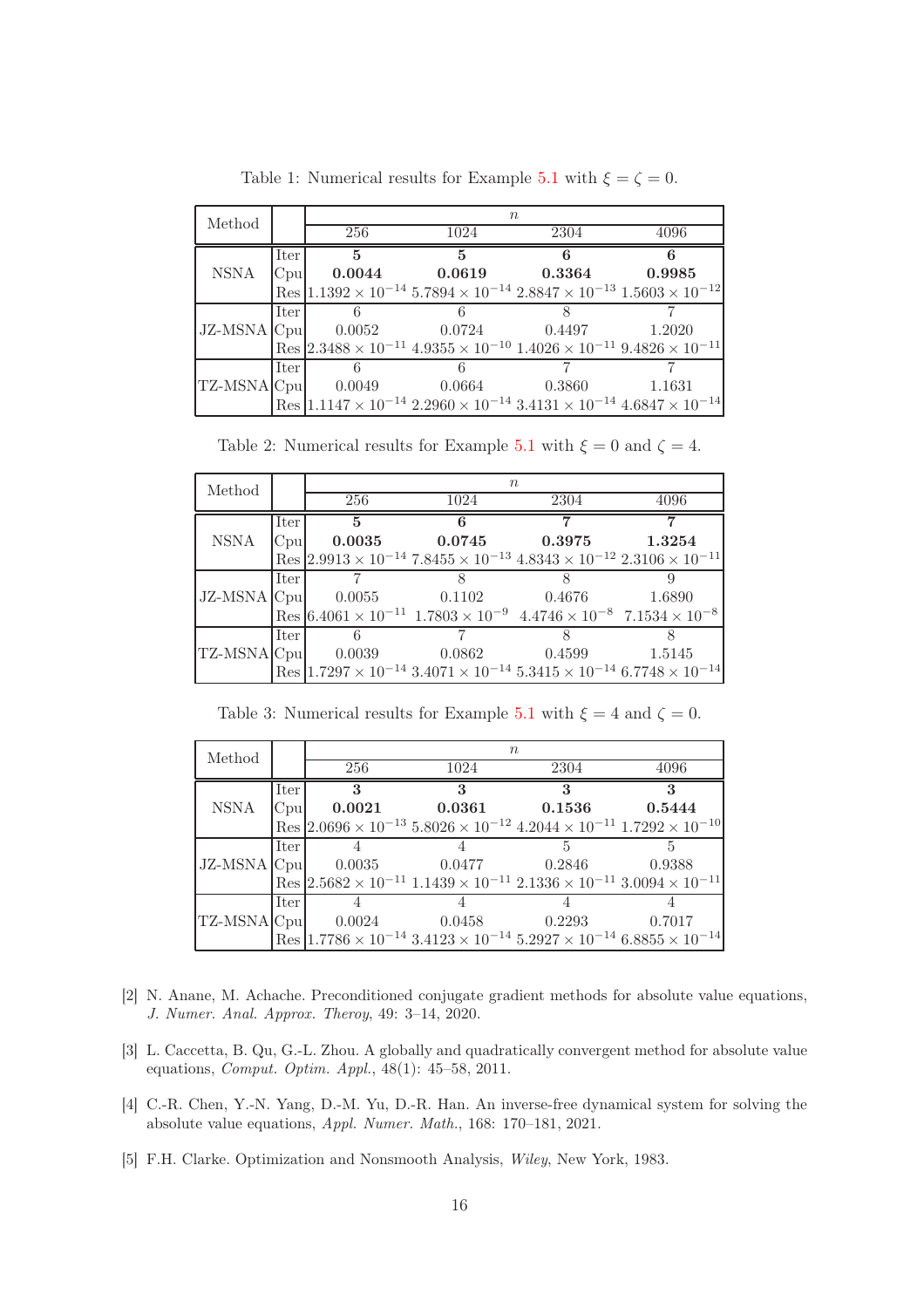<span id="page-16-4"></span>

| Method      |        | $n_{\rm c}$    |                                                                                                                          |      |        |  |
|-------------|--------|----------------|--------------------------------------------------------------------------------------------------------------------------|------|--------|--|
|             |        | 256            | 1024                                                                                                                     | 2304 | 4096   |  |
|             | Iter   |                | .5                                                                                                                       | 6    |        |  |
| <b>NSNA</b> |        |                | $ C_{\text{pu}} $ 0.0031 0.0642 0.3332                                                                                   |      | 1.0440 |  |
|             |        |                | $\left \text{Res}\right 1.0500\times10^{-14}\,5.9914\times10^{-14}\,2.9611\times10^{-13}\,1.6331\times10^{-12}\right $   |      |        |  |
|             | Iter I | .5             |                                                                                                                          |      |        |  |
|             |        |                | $JZ-MSNA$ Cpu $0.0036$ $0.0774$ $0.4503$                                                                                 |      | 1.2214 |  |
|             |        |                | $\text{Res}$ 4.1569 × 10 <sup>-11</sup> 2.7899 × 10 <sup>-10</sup> 1.4829 × 10 <sup>-11</sup> 6.0501 × 10 <sup>-9</sup>  |      |        |  |
|             | Iter I | $5\phantom{0}$ |                                                                                                                          |      |        |  |
|             |        |                | $TZ-MSNA Cpu $ 0.0035 0.0679 0.3776                                                                                      |      | 1.2130 |  |
|             |        |                | $\text{Res}$ 1.1200 × 10 <sup>-14</sup> 2.0773 × 10 <sup>-14</sup> 3.1480 × 10 <sup>-14</sup> 4.2238 × 10 <sup>-14</sup> |      |        |  |

Table 4: Numerical results for Example [5.2](#page-13-3) with  $\xi = \zeta = 0$ .

| Method |        | $n_{\rm }$ |      |                                                                                                                          |              |  |
|--------|--------|------------|------|--------------------------------------------------------------------------------------------------------------------------|--------------|--|
|        |        | 256        | 1024 | 2304                                                                                                                     | 4096         |  |
|        | Iter   | - 6        | 7    | 7                                                                                                                        | $\mathbf{R}$ |  |
| NSNA   |        |            |      | $ C_{\text{pul}} $ 0.0047 0.0869 0.4074 1.4394                                                                           |              |  |
|        |        |            |      | $\text{Res}$ 3.0087 × 10 <sup>-14</sup> 7.9704 × 10 <sup>-13</sup> 5.8680 × 10 <sup>-12</sup> 2.4058 × 10 <sup>-11</sup> |              |  |
|        | Iter   |            | 9    | 10                                                                                                                       |              |  |
|        |        |            |      | JZ-MSNA   Cpu   0.0075 0.1225 0.5793 1.9709                                                                              |              |  |
|        |        |            |      | $\text{Res}$ 1.4866 × 10 <sup>-11</sup> 2.0476 × 10 <sup>-9</sup> 1.3748 × 10 <sup>-8</sup> 7.0290 × 10 <sup>-8</sup>    |              |  |
|        | Iter I |            |      |                                                                                                                          |              |  |
|        |        |            |      | TZ-MSNA Cpu 0.0050 0.0945 0.5193                                                                                         | 1.6262       |  |
|        |        |            |      | $\text{Res}$ 1.6717 × 10 <sup>-14</sup> 3.3155 × 10 <sup>-14</sup> 5.1814 × 10 <sup>-14</sup> 9.2842 × 10 <sup>-14</sup> |              |  |

Table 5: Numerical results for Example [5.2](#page-13-3) with  $\xi = 0$  and  $\zeta = 4$ .

Table 6: Numerical results for Example [5.2](#page-13-3) with  $\xi = 4$  and  $\zeta = 0$ .

<span id="page-16-5"></span>

| Method |          | $n_{\rm c}$ |                                         |                            |                                                                                                                          |  |
|--------|----------|-------------|-----------------------------------------|----------------------------|--------------------------------------------------------------------------------------------------------------------------|--|
|        |          | 256         | 1024                                    | 2304                       | 4096                                                                                                                     |  |
|        | Iter     | 3           | $\mathbf{R}$                            | $\boldsymbol{\mathcal{R}}$ | 3                                                                                                                        |  |
| NSNA   |          |             | $ C_{\text{pul}} $ 0.0024 0.0388 0.1623 |                            | 0.5437                                                                                                                   |  |
|        |          |             |                                         |                            | $Res \mid 2.1175 \times 10^{-13}$ $5.8378 \times 10^{-12}$ $4.2243 \times 10^{-11}$ $1.7356 \times 10^{-10}$             |  |
|        | l Iter l |             |                                         |                            |                                                                                                                          |  |
|        |          |             | $ JZ-MSNA Cpu $ 0.0030 0.0500 0.2979    |                            | 0.8752                                                                                                                   |  |
|        |          |             |                                         |                            | $\text{Res}$ 2.5874 × 10 <sup>-11</sup> 1.1674 × 10 <sup>-11</sup> 2.1543 × 10 <sup>-11</sup> 3.0534 × 10 <sup>-11</sup> |  |
|        | Iter     |             |                                         |                            |                                                                                                                          |  |
|        |          |             | TZ-MSNA Cpu 0.0029 0.0493 0.2448        |                            | 0.7257                                                                                                                   |  |
|        |          |             |                                         |                            | $\text{Res}$ 1.7719 × 10 <sup>-14</sup> 3.3493 × 10 <sup>-14</sup> 4.6185 × 10 <sup>-14</sup> 6.7869 × 10 <sup>-14</sup> |  |

- <span id="page-16-0"></span>[6] R.W. Cottle, J.-S. Pang, R.E. Stone. The Linear Complementarity. Classics in Applied Mathematics, *SIAM*, Philadelphia, 2009.
- <span id="page-16-1"></span>[7] J.Y.B. Cruz, O.P. Ferreira, L.F. Prudente. On the global convergence of the inexact semi-smooth Newton method for absolute value equation, *Comput. Optim. Appl.*, 65(1): 93–108, 2016.
- <span id="page-16-2"></span>[8] V. Edalatpour, D. Hezari, D.K. Salkuyeh. A generalization of the Gauss-Seidel iteration method for solving absolute value equations, *Appl. Math. Comput.*, 293: 156–167, 2017.
- <span id="page-16-3"></span>[9] A. Fischer. Solution of monotone complementarity problems with locally Lipschitzian functions, *Math. Program.*, 76: 513–532, 1997.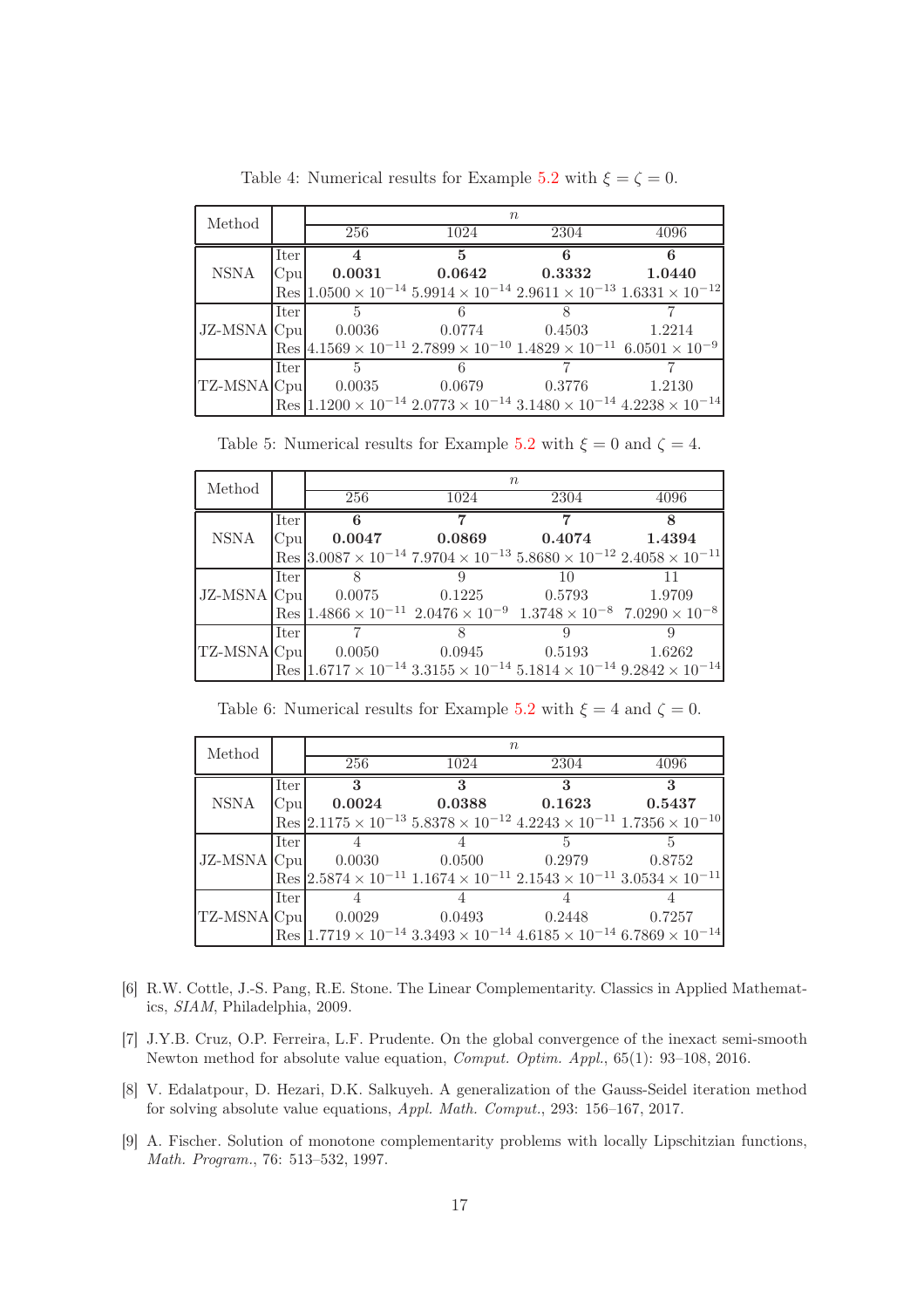- <span id="page-17-15"></span>[10] X.-M. Gu, T.-Z. Huang, H.-B. Li, S.-F. Wang, L. Li. Two CSCS-based iteration methods for solving absolute value equations, *J. Appl. Anal. Comput.*, 7(4): 1336–1356, 2017.
- <span id="page-17-5"></span><span id="page-17-0"></span>[11] F.K. Haghani. On generalized Traub's method for absolute value equations, *J. Optim. Theory Appl.*, 166: 619–625, 2015.
- <span id="page-17-9"></span>[12] M. Hladík. Bounds for the solution of absolute value equations, *Comput. Optim. Appl.*, 69: 243–266, 2018.
- <span id="page-17-19"></span>[13] S.-L. Hu, Z.-H. Huang. A note on absolute value equations, *Optim. Lett.*, 4: 417–424, 2010.
- [14] S.-L. Hu, Z.-H. Huang, J.-S. Chen. Properties of a family of generalized NCP-functions and a derivative free algorithm for complementarity problems, *J. Comput. Appl. Math.*, 230: 69–82, 2009.
- <span id="page-17-1"></span>[15] S.-L. Hu, Z.- H. Huang, Q. Zhang. A generalized Newton method for absolute value equations associated with second order cones, *J. Comput. Appl. Math.*, 235: 1490–1501, 2011.
- <span id="page-17-18"></span>[16] Z.-H. Huang, S.-L. Hu, J.-Y. Han. Convergence of a smoothing algorithm for sysmetric cone complementarity problems with a nonmonotone line search, *Sci. China Ser. A: Math.*, 52: 833–848, 2009.
- <span id="page-17-16"></span><span id="page-17-12"></span>[17] Y.-F. Ke. The new iteration algorithm for absolute value equation, *Appl. Math. Lett.*, 99: 105990, 2020.
- <span id="page-17-13"></span>[18] Y.-F. Ke, C.-F. Ma. SOR-like iteration method for solving absolute value equations, *Appl. Math. Comput.*, 311: 195–202, 2017.
- [19] Y.-Y. Lian, C.-X. Li, S.-L. Wu. Weaker convergent results of the generalized Newton method for the generalized absolute value equations, *J. Comput. Appl. Math.*, 338: 221–226, 2018.
- <span id="page-17-6"></span><span id="page-17-2"></span>[20] O.L. Mangasarian. Absolute value programming, *Comput. Optim. Appl.*, 36(1): 43–53, 2007.
- [21] O.L. Mangasarian. Absolute value equation solution via concave minimization, *Optim. Lett.*, 1(1): 3–8, 2007.
- <span id="page-17-10"></span>[22] O.L. Mangasarian. A generalized Newton method for absolute value equations, *Optim. Lett.*, 3(1): 101–108, 2009.
- <span id="page-17-11"></span>[23] O.L. Mangasarian. Knapsack feasibility as an absolute value equation solvable by successive linear programming, *Optim. Lett.*, 3: 161–170, 2009.
- <span id="page-17-17"></span><span id="page-17-7"></span>[24] O.L. Mangasarian, R.R. Meyer. Absolute value equations, *Linear Algebra Appl.*, 419: 359–367, 2006.
- [25] A. Mansoori, M. Erfanian. A dynamic model to solve the absolute value equations, *J. Comput. Appl. Math.*, 333: 28–35, 2018.
- <span id="page-17-8"></span><span id="page-17-3"></span>[26] F. Mezzadri. On the solution of general absolute value equations, *Appl. Math. Lett.*, 107: 106462, 2020.
- [27] F. Mezzadri, E. Galligani. Modulus-based matrix splitting methods for horizontal linear complementarity problems, *Numer. Algor.*, 83: 201–219, 2020.
- <span id="page-17-4"></span>[28] X.-H. Miao, J.-T. Yang, B. Saheya, J.-S. Chen. A smoothing Newton method for absolute value equation associated with second-order cone, *Appl. Numer. Math.*, 120: 82–96, 2017.
- <span id="page-17-14"></span>[29] X.-Q. Jiang, Y. Zhang. A smoothging-type algorithm for absolute value equations, *J. Ind. Manag. Optim.*, 9(4): 789–798, 2013.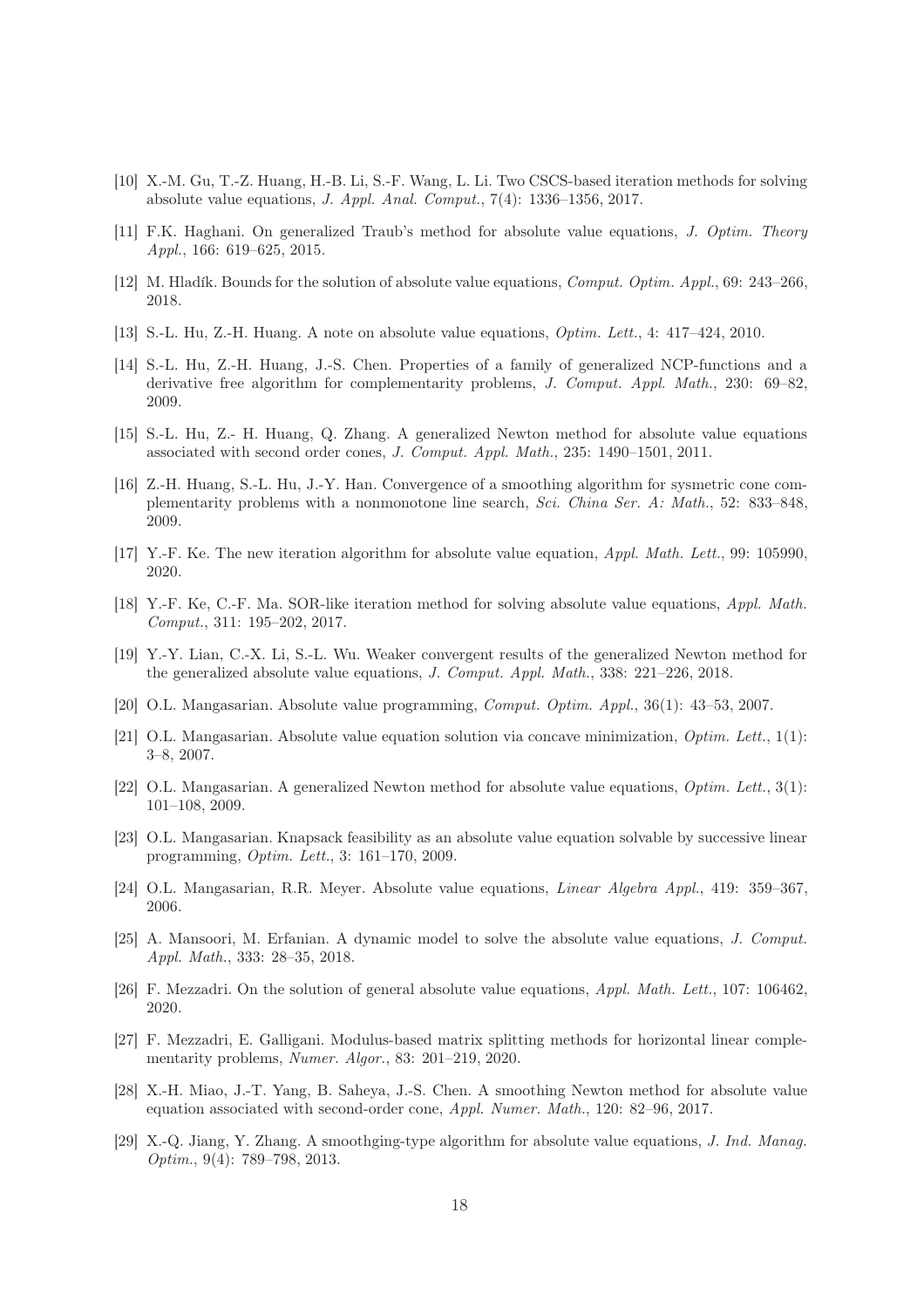- <span id="page-18-16"></span><span id="page-18-1"></span>[30] O. Prokopyev. On equivalent reformulations for absolute value equations, *Comput. Optim. Appl.*, 44(3): 363–372, 2009.
- <span id="page-18-17"></span>[31] L.-Q. Qi. Convergence analysis of some algorithms for solving nonsmooth equations, *Math. Oper. Res.*, 18: 227–244, 1993.
- [32] L.-Q. Qi, D.-F. Sun, G.-L. Zhou. A new look at smoothing Newton methods for nonlinear complementarity problems and box constrained variational inequalities, *Math. Program., Ser. A*, 87: 1–35, 2000.
- <span id="page-18-3"></span><span id="page-18-0"></span>[33] J. Rohn. Systems of linear interval equations, *Linear Algerbra Appl.*, 126: 39–78, 1989.
- [34] J. Rohn. A theorem of the alternatives for the equation  $Ax + B|x| = b$ , *Linear Multilinear Algebra*, 52(6): 421–426, 2004.
- <span id="page-18-8"></span><span id="page-18-7"></span>[35] B. Seheya, C.T. Nguyen, J.-S. Chen. Neural network based on systematically generated smoothing functions for absolute value equation, *J. Appl. Math. Comput.*, 61: 533–558, 2019.
- <span id="page-18-15"></span>[36] S. Shahsavari, S. Ketabchi. The proximal mathods for solving absolute value equation, *Numer. Algebra Control Optim.*, 11: 449–460, 2021.
- [37] R. Sznajder, M.S. Gowda. Generalizations of  $P_0$  and P-properties; Extended vertical and horizontal linear complementarity problems, *Linear Algebra Appl.*, 223/224: 695–715, 1995.
- <span id="page-18-13"></span><span id="page-18-12"></span>[38] J.-Y. Tang. A variant nonmonotone smoothing algorithm with improved numerical results for large-scale LWCPs, *Comp. Appl. Math.*, 37: 3927–3936, 2018.
- [39] J.-Y. Tang, H.-C. Zhang. A nonmonotone smoothing Newton algorithm for weighted complementarity problem, *J. Optim. Theory Appl.*, 189: 679–715, 2021.
- <span id="page-18-10"></span>[40] J.-Y. Tang, J.-C. Zhou. A quadratically convergent descent method for the absolute value equation  $Ax + B|x| = b$ , *Oper. Res. Lett.*, 47: 229–234, 2019.
- <span id="page-18-14"></span>[41] J.-Y. Tang, J.-C. Zhou. Quadratic convergence analysis of a nonmonotone Levenberg-Marquardt type method for the weighted nonlinear complementarity problem, *Comput. Optim. Appl.*, 80: 213–244, 2021.
- <span id="page-18-9"></span>[42] A. Wang, Y. Cao, J.-X. Chen. Modified Newton-type iteration methods for generalized absolute value equations, *J. Optim. Theory Appl.*, 181: 216–230, 2019.
- <span id="page-18-4"></span>[43] S.-L. Wu, C.-X. Li. The unique solution of the absolute value equations, *Appl. Math. Lett.*, 76: 195–200, 2018.
- [44] S.-L. Wu, C.-X. Li. A note on unique solvability of the absolute value equation, *Optim. Lett.*, 14: 1957–1960, 2020. [https://doi.org/10.1007/s11590-019-01478-x.](https://doi.org/10.1007/s11590-019-01478-x)
- <span id="page-18-5"></span>[45] S.-L. Wu, S.-Q. Shen. On the unique solution of the generalized absolute value equation, *Optim. Lett.*, 15: 2017–2024, 2021.
- <span id="page-18-11"></span>[46] D.-M. Yu, C.-R. Chen, D.-R. Han. A modified fixed point iteration method for solving the system of absolute value equations, *Optimization*, 2020. [https://doi.org/10.1080/02331934.2020.1804568.](https://doi.org/10.1080/02331934.2020.1804568)
- <span id="page-18-6"></span>[47] N. Zainali, T. Lotfi. On developing a stable and quadratic convergent method for solving absolute value equation, *J. Coput. Appl. Math.*, 330: 742–747, 2018.
- <span id="page-18-2"></span>[48] M. Zamani, M. Hladík. A new concave minimization algorithm for the absolute value equation solution, *Optim. Lett.*, 2021. [https://doi.org/10.1007/s11590-020-01691-z.](https://doi.org/10.1007/s11590-020-01691-z)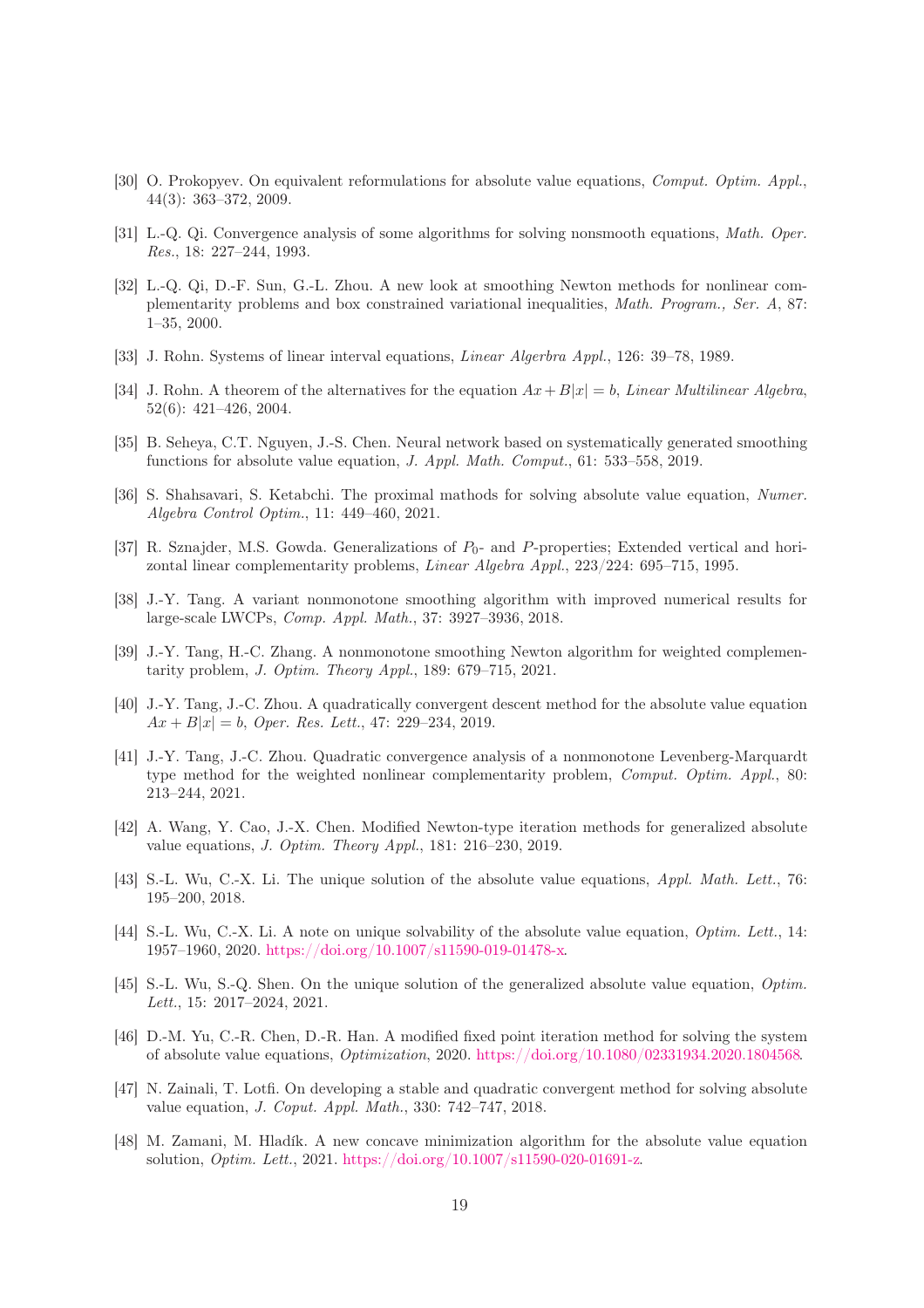- <span id="page-19-0"></span>[49] C. Zhang, Q.-J. Wei. Global and finite convergence of a generalized Newton method for absolute value equations, *J. Optim. Theory Appl.*, 143: 391–403, 2009.
- <span id="page-19-3"></span>[50] H.-C. Zhang, W.W. Hager. A nonmonotone line search technique and its application to unconstrained optimization, *SIAM J. Optim.*, 14: 1043–1056, 2004.
- <span id="page-19-1"></span>[51] H.-Y. Zhou, S.-L. Wu, C.-X. Li. Newton-based matrix splitting method for generalized absolute value equation, *J. Comput. Appl. Math.*, 394: 113578, 2021.
- <span id="page-19-2"></span>[52] J.-G. Zhu, H.-W. Liu, C.-H. Liu. A family of new smoothing functions and a nonmonotone smoothing Newton method for the nonlinear complementarity problems, *J. Appl. Math. Comput.*, 37: 647–662, 2011.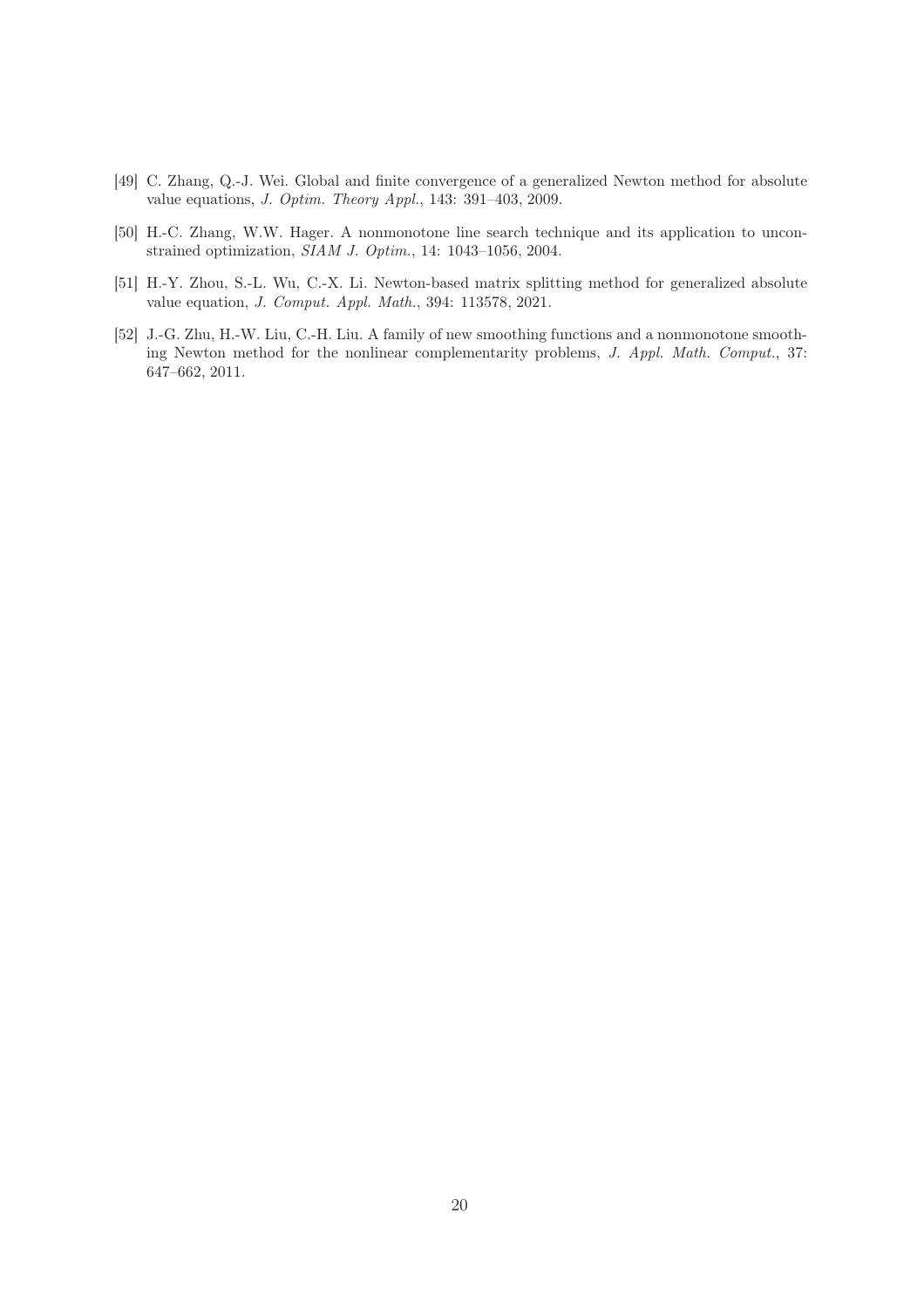<span id="page-20-0"></span>

Figure 1: Convergence history curves for Example [5.1](#page-13-2) with  $n = 32^2$ . The plots in the first column are for NSNA, the plots in the second column are for JZ-MSNA and the plots in the third column are for TZ-MSNA, respectively. The plots in the first row are for  $\xi = \zeta = 0$ , the plots in the second row are for  $\xi = 0$  and  $\zeta = 4$  and the plots in the third row are for  $\xi = 4$  and  $\zeta = 0$ , respectively.